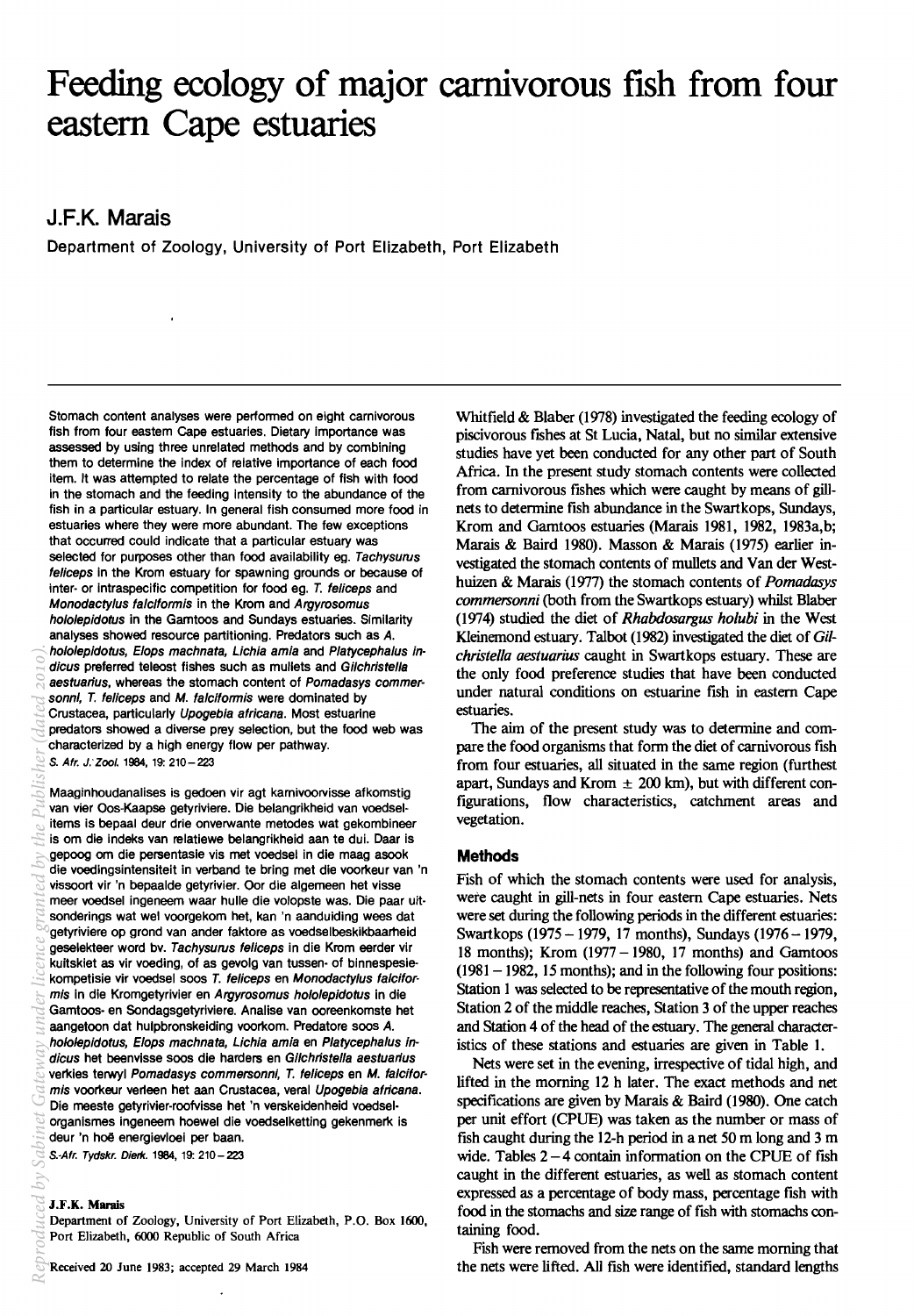|                                                 |      |                                    | <b>Swartkops</b> |      |      |      | <b>Sundays</b>                    |      |      |      | <b>Gamtoos</b>                  |      |      |                                               | Krom |      |
|-------------------------------------------------|------|------------------------------------|------------------|------|------|------|-----------------------------------|------|------|------|---------------------------------|------|------|-----------------------------------------------|------|------|
|                                                 |      | $\mathbf{2}$                       | 3                | 4    |      | 2    | 3                                 | 4    |      | 2    | 3                               | 4    |      | 2                                             | 3    | 4    |
| Mean surface<br>salinity $(^{\circ}/_{\infty})$ | 33.7 | 27,9                               | 24,5             | 23,9 | 27.3 | 23.3 | 13,3                              | 2,5  | 12,1 | 7.5  | 3.1                             | 1,2  | 33,5 | 32,4                                          | 31,0 | 30,5 |
| Mean turbidity (m)                              | 1,15 | 1,15                               | 1,25             | 1,50 | 0,98 | 0,75 | 0,35                              | 0,25 | 0,75 | 0,75 | 0.55                            | 0,35 | 1,05 | 0,78                                          | 0,85 | 1,75 |
| Mean water depth<br>(m)                         | 2,1  | 1,0                                | 3,2              | 2,0  | 2.6  | 1.7  | 2.0                               | 1,8  | 4,1  | 1,0  | 3,3                             | 2,1  | 2,2  | 3,7                                           | 3,7  | 5,1  |
| Configuration                                   |      | Low banks, extensive<br>mud flats. |                  |      |      |      | Channel-like apart<br>from mouth. |      |      |      | Channel-like, no<br>mud flats.  |      |      | Head between mountains,<br>then mud flats.    |      |      |
| Vegetation                                      |      | Large salt marshes                 |                  |      |      |      | One small Zostera bed.            |      |      |      | No Spartina or Zostera<br>beds. |      |      | Scattered Spartina and<br>large Zostera beds. |      |      |
| Catchment area<br>$(km^2)^2$                    |      | Spartina beds.<br>1 3 6 5          |                  |      |      |      | 20 730                            |      |      |      | 34 438                          |      |      |                                               | 936  |      |
| Major dams                                      |      | Groendal                           |                  |      |      |      | Lake Mentz, Van Rynevelds<br>Pass |      |      |      | Paul Sauer, Loerie,<br>Beervlei |      |      | Churchill, Elandsjacht                        |      |      |
| Flood effects                                   |      | Reduced salinity.                  |                  |      |      |      | Complete flushing.                |      |      |      | Complete flushing.              |      |      | Reduced salinity.                             |      |      |

# **Table 1** Comparative information of the four estuaries from which fish were obtained for stomach content analysis

<sup>a</sup>K. Reddering, Department of Geology, University of Port Elizabeth (pers. comm.).

# **Table 2** CPUE of fish caught in gill-nets, mean stomach content as a percentage of body mass (x) and maximum stomach content as a percentage of body mass (max) for four eastern Cape estuaries

|                           |             | <b>Swartkops</b> |      |             | <b>Sundays</b> |      |             | Krom |      |             | Gamtoos |     |
|---------------------------|-------------|------------------|------|-------------|----------------|------|-------------|------|------|-------------|---------|-----|
| Species                   | <b>CPUE</b> | Ÿ                | max  | <b>CPUE</b> | Ÿ              | max  | <b>CPUE</b> | Ÿ    | max  | <b>CPUE</b> | Ŷ       | max |
| Argyrosomus hololepidotus | 1,0         | 1,2              | 6,5  | 3.2         | 0,8            | 3,2  | 1.8         | 1,2  | 6,3  | 11.4        | 1,0     | 6.7 |
| Lichia amia               | 1,5         | 1,3              | 4,1  | 1,1         | 1,3            | 3,3  | 6,9         | 1,8  | 6,9  | 5,2         | 2,6     | 9.0 |
| Tachysurus feliceps       | 1,4         | 5,5              | 10.1 | 4,1         | 3,3            | 11.5 | 5,6         | 2,7  | 18,5 | 10,9        | 1,2     | 5,7 |
| Pomadasys commersonni     | 4.4         | 0.8              | 3.9  | 2,3         | 0.9            | 3,5  | 1,1         | 0.4  | 1,0  | 1,6         | 0.6     | 1,2 |
| Monodactylus falciformis  | 1,3         | 2.8              | 11.9 | 0.2         |                |      | 3,3         | 0.6  | 3,8  | 0.6         | 2,8     | 2,8 |
| Elops machnata            | 1,2         | 0,9              | 5.9  | 0.9         | 0,5            | 1,6  | 0,1         | 3,7  | 7.1  | < 0.1       | 0.1     | 0,1 |
| Pomatomus saltatrix       | 0.2         | 1,4              | 3,7  | 0.2         | 1,4            | 2,0  | 3,1         | 2.3  | 9,6  | 0,1         | 1,6     | 2,8 |
| Platycephalus indicus     | 0.5         | 2.0              | 20.5 | 0,1         |                |      | 0           |      |      | 0           |         |     |

**Table 3** Percentage of total number of fish caught with stomachs containing food for each station sampled in the four eastern Cape estuaries. Empty spaces indicate that no specimen of a particular species was caught at that station

|                                 |      |      | <b>Swartkops</b> |      |      |              | <b>Sundays</b> |      |      |      |             | Krom        |            |             |      |      | Gamtoos |             |      |
|---------------------------------|------|------|------------------|------|------|--------------|----------------|------|------|------|-------------|-------------|------------|-------------|------|------|---------|-------------|------|
| <b>Species</b>                  |      | 2    | 3                | Mean |      | $\mathbf{2}$ | 3              | 4    | Mean |      | 2           | 3           | 4          | Mean        |      | 2    | 3       | 4           | Mean |
| <b>Argyrosomus</b>              |      |      |                  |      |      |              |                |      |      |      |             |             |            |             |      |      |         |             |      |
| hololepidotus                   | 71,4 | 56.1 | 32.1             | 46.0 | 46,4 | 31,3         | 33,9           | 28,2 | 33,3 | 50,0 | 20,0        | 36,7        |            | 29,6 39,7   | 49,0 | 41,9 |         | 47,0 61,5   | 51,5 |
| Lichia amia                     | 15,4 | 7.7  | 6.3              | 8,0  | 23,5 | 60,0         | 33,3           |      | 39,6 | 50,0 | 34,0        | 0,0         |            | $16,3$ 24,2 | 22,0 | 21,2 |         | $35.7$ 45,1 | 33,7 |
| <b>Tachysurys</b><br>feliceps   | 31,7 | 5.0  | 0.0              | 14,8 |      | $12,3$ 14,3  | 34,3           | 0,0  | 19,6 | 15,8 |             | $12,3$ 11,4 |            | $14,0$ 13,0 | 10,0 | 12,7 | 27,9    | 0.0         | 11,5 |
| Pomadasys<br>commersonni        | 31,1 | 10.8 | 23,5             | 22,0 | 36,4 | 29.4         | 11,5           | 0,0  | 23,0 | 28,6 | $11,8$ 14,3 |             |            | 28,0 21,4   | 13,6 | 3,9  | 6,7     | 0.0         | 6,5  |
| Monodactylus<br>falciformis     | 0.0  | 33,3 | 1,5              | 3,9  | 0,0  | 0,0          | 0,0            | 0.0  | 0,0  | 34,5 |             | $26,0$ 43,8 | 14,7       | 30.4        | 6,7  | 0,0  | 0.0     | 0,0         | 2,5  |
| Elops machnata                  | 47,4 | 18,2 | 18,2             | 31,7 | 27,8 | 60,0         | 33,3           |      | 19,7 |      | 100.0       | 0,0         | 100,0 50,0 |             | 0,0  |      | 100,0   |             | 50,0 |
| Pomatomus<br>saltatrix          | 28,6 | 28,6 | 16,7             | 25,0 | 28,6 | 0,0          |                |      | 25,0 | 22,2 | 35,3        | 50,0        | 20,0       | 30,9        | 28,6 |      |         |             | 28,6 |
| <b>Platycephalus</b><br>indicus | 53,9 | 31.6 | 0,0              | 35,1 |      |              |                |      |      |      |             |             |            |             |      |      |         |             |      |

(SL) taken and wet mass recorded. Stomach contents were removed from the fish, individual items identified to species level where possible and numbers and mass recorded. From this information Tables  $5 - 13$  were constructed to indicate the food preference of each (two tables for *Argyrosomus hololepidotus)* of the eight species studied. Table 14 gives the number and size of fish preyed upon by the carnivores.

Similarity analyses were performed on the main food items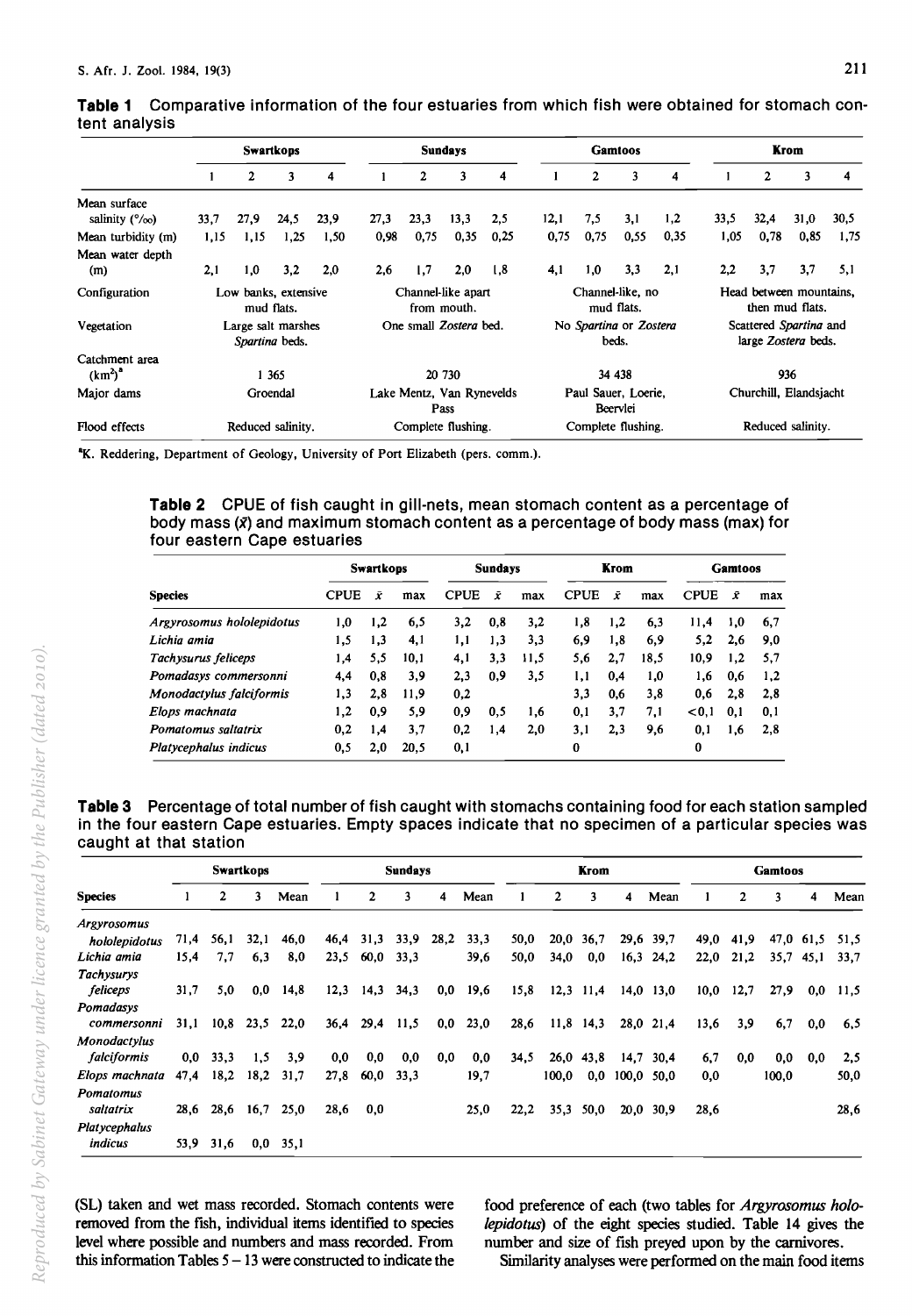|                           |     | <b>Swartkops</b>       |              |   | <b>Sundays</b>                    |   |     | Krom                   |      |             | <b>Gamtoos</b>        |      |
|---------------------------|-----|------------------------|--------------|---|-----------------------------------|---|-----|------------------------|------|-------------|-----------------------|------|
| <b>Species</b>            | n   | Size range<br>SL (cm)  | Ŷ<br>SL (cm) | n | Size range<br>SL (cm)             | Ÿ | n   | Size range<br>SL (cm)  | x    | n           | Size range<br>SL (cm) | Х    |
| Argyrosomus hololepidotus | 51  | $17.2 - 57.0$          | 31.4         |   | $63$ 17,6 - 112,0 48,8            |   | 50. | $18,4 - 77,6$          | 35,1 | 222         | $18.0 - 78.0$ 39.6    |      |
| Lichia amia               | 10  | $31.9 - 49.0$          | 38,0         |   | $14$ $15.5 - 62.0$ 42.8           |   | 61  | $15.7 - 63.2$          | 35.5 | 103         | $16,5 - 55,5$         | 35,2 |
| Tachysurus feliceps       | 15. | $29.5 - 39.2$          | 32.2         |   | $34$ $13,3$ - 32,0 27,0           |   | 39. | $17.2 - 38.7$          | 30.3 | 28          | $-34.0$<br>9.8        | 27.0 |
| Pomadasys commersonni     | 60. | $11.5 - 57.3$          | 35.5         |   | $23 \quad 13.7 - 52.5 \quad 45.5$ |   | 9.  | $25.0 - 54.5$          | 43.0 |             | $33.5 - 49.2$         | 43.2 |
| Monodactylus falciformis  |     | $5 \t11.5 - 13.6$      | 12,7         |   |                                   |   | 47  | $11.5 - 17.5$          | 16.0 |             | 5.3                   | 5,3  |
| Elops machnata            |     | $22 \quad 54.6 - 84.4$ | 65,7         |   | $17 \quad 52.2 - 73.5 \quad 61.1$ |   |     | $2\quad 84.0 - 84.3$   | 84.2 |             | 59.5                  | 59,5 |
| Pomatomus saltatrix       |     | $5\quad 20.0\ -\ 37.5$ | 30.5         |   | $2\;\;41,5\;\;-\;\;$<br>61.6 51.6 |   |     | $15 \quad 24.7 - 50.7$ | 35,7 | $2^{\circ}$ | $43,2 - 50,5$         | 46,9 |
| Platycephalus indicus     | 14  | $26.2 - 30.5$          | 34,2         |   |                                   |   |     |                        |      |             |                       |      |

**Table 4** Number of stomachs containing food (n), size range (standard length in cm) and mean standard length (x SL) of carnivorous fish caught in Swartkops, Sundays, Krom and Gamtoos estuaries

comprising the diet of the eight predatory fishes investigated (Field, Clarke & Warwick 1982), to establish interrelationships in food selection between these fish species in the four estuaries where they were caught (Figure 2). The dendrogram groups species with similar feeding preferences in the different systems together.

A food web, displaying trophic relationships (Figure 3) was drawn from the main dietary components (Tables  $5 - 13$ ) of the carnivores studied. The interlinking components of the web were extended by food items identified in mysids and fish caught in zooplankton nets in the Sundays estuary (Wooldridge & Bailey 1982) and in Brachyura from the Swartkops estuary (Els 1982).

# **Results and Discussion**

From a comparison of the physical and general characteristics of the four Eastern Cape estuaries studied (Table I), it becomes clear that the Sundays and Gamtoos estuaries have a number of similar properties as do the Krom and Swartkops estuaries. The first two are channel-like systems with large catchment areas, a defmite salinity gradient from head to mouth and few if any vegetated areas. The Krom and Swartkops estuaries in contrast, have smaller catchment areas, larger mud-flats and vegetated areas, clearer water and high salinity throughout the estuary when the rivers are not in flood. In general, much larger gill-net catches were made in the former estuaries.

The three methods most commonly used to express importance of diet components are number, volume and frequency of occurrence. According to Cailliet (1976), the three methods tell the investigator different things about the feeding habits of the same fish. Numerical importance (expressed as per cent by number,  $\%$  N) and frequency of occurrence (that proportion of stomachs containing a specific prey item,  $\%$  F.O.) reflect the process of selection used by the fish in its feeding behaviour by pointing out how many prey items and how often a certain prey species was selected, but little about the amount of nutrition (or energy content) the fISh gained from that item. On the other hand, volumetric importance (per cent by volume or mass, % M) of a prey item indicates more about the nutritional value of the prey item (Cailliet 1976). Pinkas, Oliphant & Iverson (1971) combined these three measures of 'importance' of prey by the 'Index of Relative Importance' (IRI) which still allow  $\%$  N,  $\%$  M and  $\%$  F.O. to be presented separately. The IRI is calculated by adding  $\%$  N and  $\%$  M and multiplying the result by  $\%$  F.O. *Reproduced by Sabinet* Gateway *under* licence granted *by* the *Publisher* (dated 2010).<br> **Reproduced** *by* Sabinet **Brander is a conduct of the conduct of the conduct of the conduct of the conduct of the conduct o** 

According to Hyslop (1980) two of the methods employed in the present study namely numerical importance  $(\%$  N) and

bulk (% M) would suffice to express the relative importance of a dietary item in the food of a fish species. However, apart from these two indices, % F.O. was also determined and combined with the mentioned methods to calculate IRI. According to Windell (1971) indices combining values determined from unrelated methods are more representative when assessing dietary importance.

#### Argyrosomus hololepidotus

Table 5 presents the relative importance of different food items in the diet of *A. hololepidotus* caught in eastern Cape estuaries (geographical positions are shown in Figure 1). Fish, which completely dominated the diet of kob, were found in 90% of stomachs. More kob fed on fish in the Gamtoos ( $\%$  F.O. = 94) and Sundays ( $\%$  F.O. = 89) estuaries where they are generally more abundant (Table 2), than in Swartkops ( $\%$  F.O. = 86) and Krom (% F.O.  $= 76$ ) estuaries. In the channel-like Sundays and Gamtoos estuaries, the family Mysidacea was the most important crustacean group and in the Swartkops and Krom with their larger mud-flats, it was the family Macrura.

The intensity of feeding (food expressed as a percentage of body mass, Table 2) varied between 0,8% (Sundays) and 1,2% (Swartkops and Krom estuaries). The fact that a larger food consumption was found in estuaries where less kob are normally caught, is contrary to expectations. It could be indicative of greater competition for food in estuaries preferred by kob.

Table 3, presenting the percentage of the total number of fish caught with stomachs containing food, shows that kob closer to the estuarine mouth were more likely to have food in the stomach. The only exception was Station 4 in the upper reaches of Gamtoos estuary where 62% of *A. hololepidotus*  had food in the stomachs. This was due to large numbers of the freshwater *Micropterus salmoides* being present occasionally.

An analysis of *A. hololepidotus* stomach contents from Sundays estuary based on size  $(< 43$  cm and  $> 43$  cm SL) is presented in Table 6. The table reveals that smaller kob consumed relatively more Crustacea (IRI  $=$  3848), especially mysids, than larger kob (IRI  $=$  5). Smaller kob preferred smaller fish species such as *Gilchristella aestuarius*, mullet and Gobiidae whereas kob  $>43$  cm SL also fed on larger fish with a longer circumference to body length ratio like *Rhabdosargus holubi, Monodactylus falciformis, Cyprinus carpio* and *Pomadasys commersonni.* 

The complete dominance of fISh in the diet of kob from eastern Cape estuaries ( $\%$  F.O. = 90%) is the same as that found by Whitfield & Blaber (1978), in Lake St Lucia (% F.O.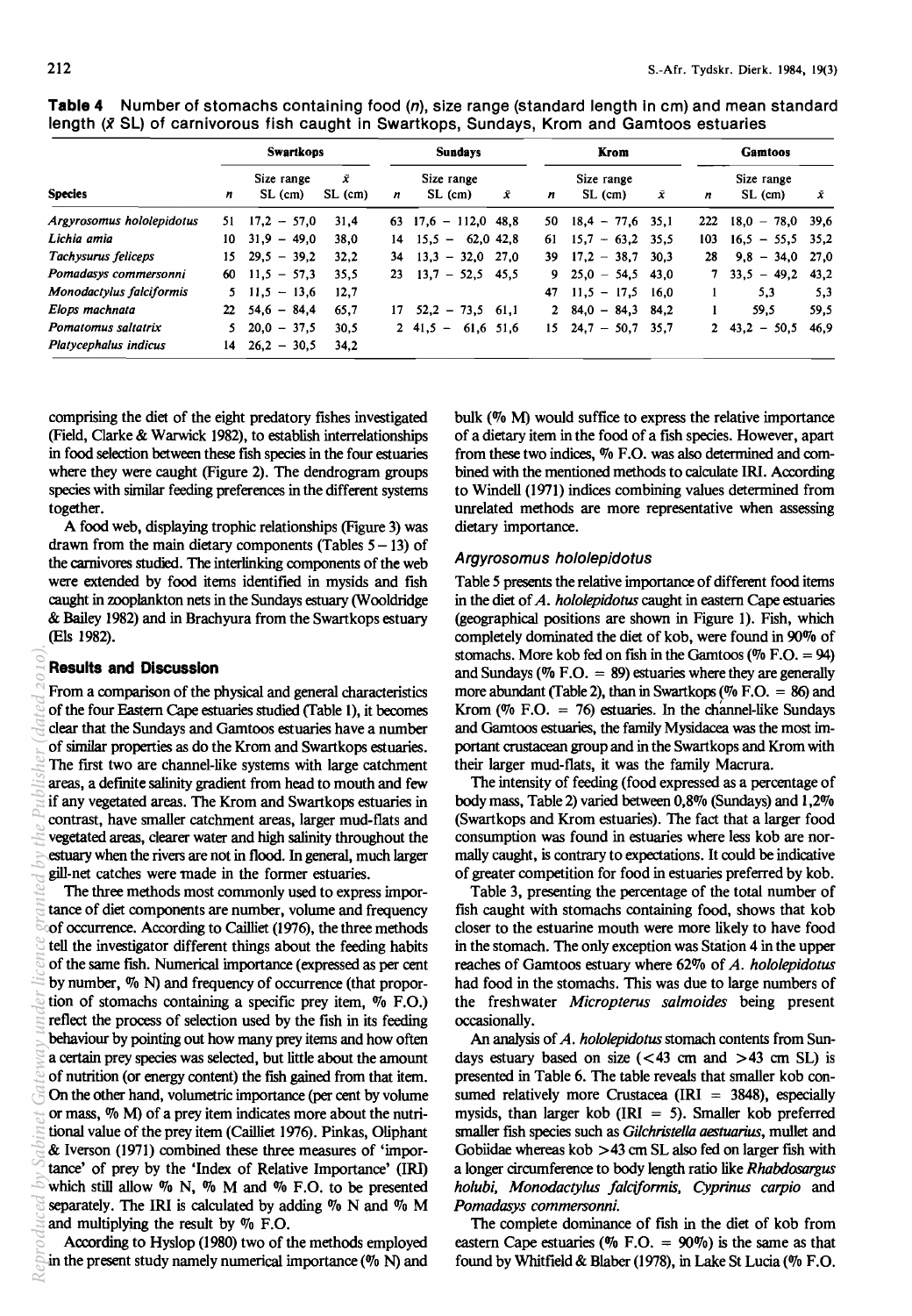

Figure 1 Location of four eastern Cape estuaries from which fish were obtained for stomach content analysis.

|                     |                        |                    | <b>Swartkons</b>         |           |              | <b>Sundays</b>  |                                                        |     |              |                    | Krom |                |              | <b>Gamtoos</b>  |                                   |     |               | <b>Total</b>            |                 |      |
|---------------------|------------------------|--------------------|--------------------------|-----------|--------------|-----------------|--------------------------------------------------------|-----|--------------|--------------------|------|----------------|--------------|-----------------|-----------------------------------|-----|---------------|-------------------------|-----------------|------|
|                     | $1 =$<br>319<br>$\%$ n | $M = S =$<br>433 g | - 51<br>% m %FOI.R.I % n |           | $1 =$<br>445 | $M =$<br>1357 g | $S =$<br>63<br>% m % F.O I.R.I % n % m % F.O I.R.I % n |     | $I =$<br>442 | $M = S =$<br>411 g | 50   |                | $1 =$<br>874 | $M =$<br>2836 g | $S =$<br>222<br>% m %FO I.R.I % n |     | $I =$<br>2080 | $M = S =$<br>5033 g 386 | % m % F.O I.R.I |      |
| Crustacea           | 31,9                   | 9,3                | 29.4                     | 1211 49.1 |              | 2,2             | 11.1                                                   |     | 569 49.5     | 12,1               |      | 36,0 2218      | 21,2         | 1,9             | 10.4                              |     | 240 34,6      | 8,0                     | 16,3            | 618  |
| <b>Brachvura</b>    |                        |                    |                          |           |              |                 |                                                        |     |              |                    |      |                |              |                 |                                   |     | 0,2           | 0,01                    | 0, 5            | 0,1  |
| Unidentified        |                        |                    |                          |           | 0,2          | 0,02            | 1.6                                                    | 1   |              |                    |      |                |              |                 |                                   |     | 0.05          | 0.01                    | 0,3             | 0.01 |
| Cleistostoma        |                        |                    |                          |           |              |                 |                                                        |     |              |                    |      |                |              |                 |                                   |     |               |                         |                 |      |
| edwardsii           |                        |                    |                          |           |              |                 |                                                        |     | 0,9          | 0.1                | 2,0  | $\overline{2}$ |              |                 |                                   |     | 0,2           | 0.01                    | 0,3             | 0,2  |
| Macrura             | 17,6                   | 5,8                | 15,7                     | 367       | 1.3          | 1,7             | 6,4                                                    | 19  | 21,9         | 8,3                | 18.0 | 544            | 2,0          | 0,3             | 2,3                               |     | 58,5          | 1,8                     | 6,7             | 69   |
| Palaemon            |                        |                    |                          |           |              |                 |                                                        |     |              |                    |      |                |              |                 |                                   |     |               |                         |                 |      |
| pacificus           | 11,3                   | 1,3                | 7,8                      | 98        | 0,4          | 0,05            | 3,2                                                    |     | 112,4        | 3.7                | 8.0  | 129            | 1,9          | 0,2             | 1,8                               |     | 4, 5, 3       | 0,5                     | 3,6             | 21   |
| Macropetasma        |                        |                    |                          |           |              |                 |                                                        |     |              |                    |      |                |              |                 |                                   |     |               |                         |                 |      |
| africanum           |                        |                    |                          |           | 0,9          | 1,6             | 3,2                                                    | 8   | 1,8          | 0,9                | 4,0  | 11             | 0,1          | 0,1             | 0,5                               | 0.1 | 0,6           | 5,2                     | 1,3             | 1    |
| Penaeus indicus     |                        |                    |                          |           |              |                 |                                                        |     | 0.2          | 2,1                | 2.0  | 5              |              |                 |                                   |     | 0,05          | 0.2                     | 0,3             | 0,1  |
| Penaeus             |                        |                    |                          |           |              |                 |                                                        |     |              |                    |      |                |              |                 |                                   |     |               |                         |                 |      |
| canaliculatus       | 0.3                    | 1,0                | 2,0                      | 3         |              |                 |                                                        |     |              |                    |      |                |              |                 |                                   |     | 0.05          | 0.1                     | 0,3             | 0,05 |
| Alpheus             |                        |                    |                          |           |              |                 |                                                        |     |              |                    |      |                |              |                 |                                   |     |               |                         |                 |      |
| crassimanus         | 6,0                    | 3,5                | 5,9                      | 56        |              |                 |                                                        |     |              |                    |      |                |              |                 |                                   |     | 0.9           | 0.3                     | 0,8             |      |
| Caridea spp.        |                        |                    |                          |           |              |                 |                                                        |     | 7,5          | 1.6                | 4,0  | 36             |              |                 |                                   |     | 1.6           | 0.1                     | 0,5             | 1    |
| Mysidacea           |                        |                    |                          |           |              |                 |                                                        |     | 26,0         | 3,2                | 16,0 | 467            |              |                 |                                   |     | 23,7          | 0,5                     | 6,5             | 157  |
| Unidentified        |                        |                    |                          |           |              |                 |                                                        |     | 6.8          | 0.4                | 2,0  | 12             |              |                 |                                   |     | 1,4           | 0.03                    | 0,3             | 0,4  |
| Rhopalophthalmus    |                        |                    |                          |           |              |                 |                                                        |     |              |                    |      |                |              |                 |                                   |     |               |                         |                 |      |
| terranatalis        |                        |                    |                          |           | 47,4         | 0,5             | 6,3                                                    | 302 | 10,4         | 0,3                | 4,0  | 43             | 14.4         | 0,2             | 5,0                               |     | 73 18,4       | 0,3                     | 4,4             | 82   |
| Mesopodopsis        |                        |                    |                          |           |              |                 |                                                        |     |              |                    |      |                |              |                 |                                   |     |               |                         |                 |      |
| slabberi            | 12,5                   | 0,3                | 3,9                      | 50        |              |                 |                                                        |     | 8,8          | 2,5                | 10,0 | 113            |              |                 |                                   |     | 3,8           | 0,2                     | 1,8             | 7    |
| Anomura             | 1,8                    | 3,2                | 11,8                     | 59        |              |                 |                                                        |     | 0,7          | 0,5                | 6,0  | 7              |              |                 |                                   |     | 2,5           | 1,1                     | 4,4             | 16   |
| Upogebia africana   | 0,9                    | 0,5                | 5,9                      | 8         | 0,2          | 0,4             | 1.6                                                    | 2   | 0,5          | 0.1                | 4,0  | $\mathbf{2}$   | 4,8          | 1,4             | 3,2                               |     | 202.3         | 0.8                     | 3,4             | 10   |
| Callianassa kraussi | 0.9                    | 2,7                | 5,9                      | 21        |              |                 |                                                        |     | 0.5          | 0,4                | 2,0  | $\overline{a}$ |              |                 |                                   |     | 0.2           | 0.3                     | 1,0             | 0.5  |
| <b>Mollusca</b>     |                        |                    |                          |           |              |                 |                                                        |     |              |                    |      |                | 0,2          | 0,2             | 0,9                               | 0,5 | 0,3           | 2,2                     | 1,6             |      |
| Pelecypoda          |                        |                    |                          |           |              |                 |                                                        |     |              |                    |      |                |              |                 |                                   |     |               |                         |                 |      |
| Solen capensis      |                        |                    |                          |           |              |                 |                                                        |     |              |                    |      |                | 0,1          | 0,1             | 0,5                               | 0.1 | 0.05          | 0.1                     | 0,3             | 0.04 |
| Cephalopoda         |                        |                    |                          |           |              |                 |                                                        |     |              |                    |      |                |              |                 |                                   |     |               |                         |                 |      |
| Sepia spp.          |                        |                    |                          |           | 0,2          | 1,0             | 1,6                                                    | 2   | 0.9          | 21,5               | 6.0  | 134            | 0.1          | 0,1             | 0,5                               | 0.1 | 0,2           | 2.1                     | 1,3             | 3    |

**Table 5** Stomach content analysis of Argyrosomus hololepidotus caught in the Swartkops, Sundays, Krom and Gamtoos estuaries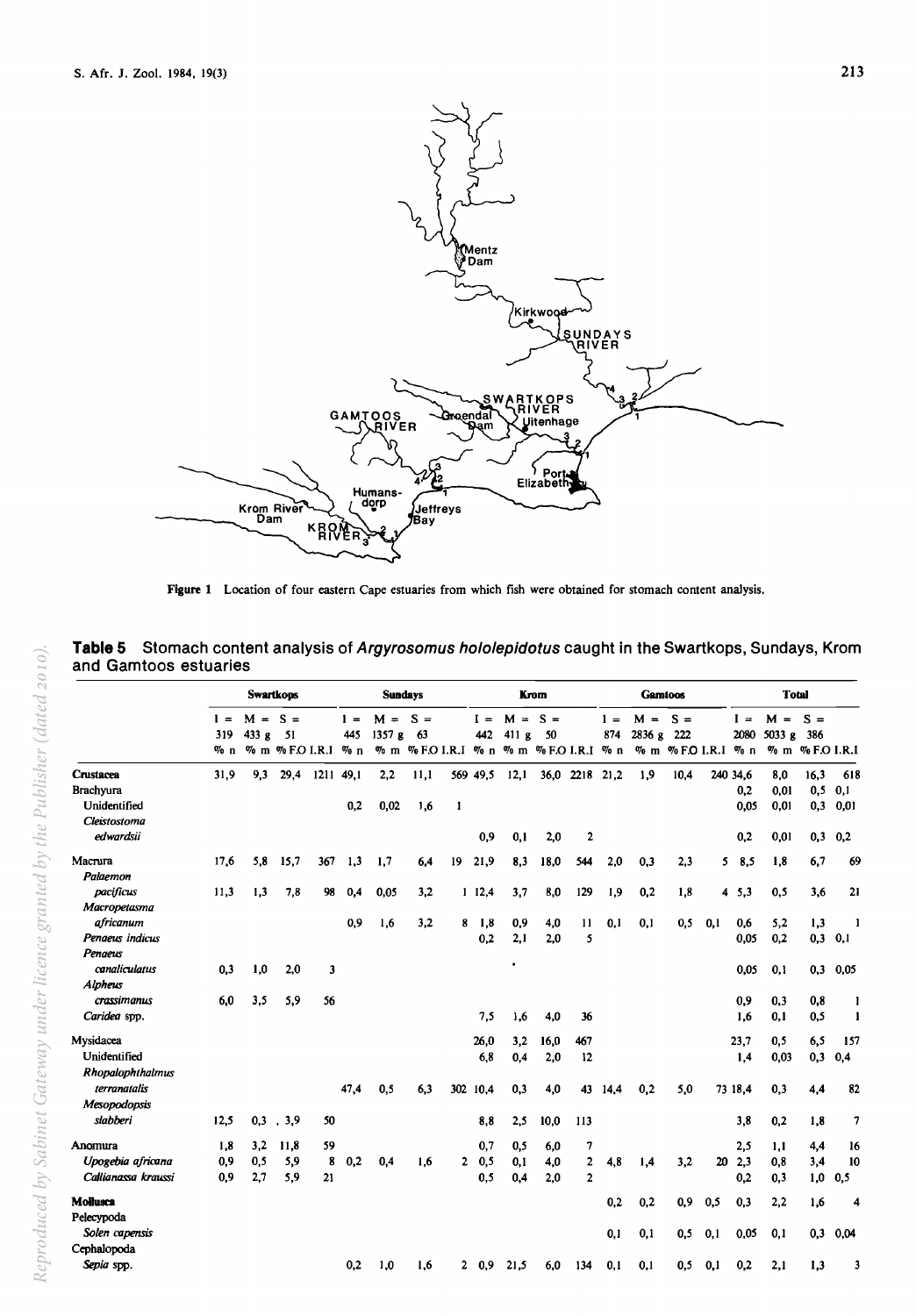# **Table 5** (continued)

|                     |              | <b>Swartkops</b><br>$M = S =$ |      |                         |              | <b>Sundays</b> |             |                         |              |                                                        | Krom |                 |              | <b>Gamtoos</b>  |               |                  |               | <b>Total</b>    |                               |                |
|---------------------|--------------|-------------------------------|------|-------------------------|--------------|----------------|-------------|-------------------------|--------------|--------------------------------------------------------|------|-----------------|--------------|-----------------|---------------|------------------|---------------|-----------------|-------------------------------|----------------|
|                     | $I =$<br>319 | 433 g $51$                    |      | % n % m % F.O.I.R.I % n | $I =$<br>445 | $M =$<br>1357g | $S =$<br>63 |                         | $I =$<br>442 | $M = S =$<br>411g<br>% m %FOI.R.1 % n % m %FOI.R.I % n | 50   |                 | $I =$<br>874 | $M =$<br>2836 g | $S =$<br>-222 | % m %FOI.R.I % n | $I =$<br>2080 | $M =$<br>5033 g | $S =$<br>386<br>% m %FO I.R.I |                |
| <b>Plant</b>        |              |                               |      |                         |              |                |             |                         |              |                                                        |      |                 |              |                 |               |                  |               | 0,4             | 0.8                           | 0.3            |
| Unidentified        |              |                               |      |                         |              |                |             |                         |              |                                                        |      |                 |              | 0,6             | 0,9           | 1                |               | 0,3             | 0.5                           | 0.1            |
| Spartina capensis   |              |                               |      |                         |              |                |             |                         |              | 0,4                                                    | 2,0  | 1               |              |                 |               |                  |               | 0.03            | 0.3                           | 0.01           |
|                     |              |                               |      |                         |              |                |             |                         |              |                                                        |      |                 |              |                 |               |                  |               |                 |                               |                |
| Amphibia            |              |                               |      |                         |              |                |             |                         |              |                                                        |      |                 |              |                 |               |                  |               |                 |                               |                |
| Xenopus laevis      |              |                               |      |                         |              |                |             |                         |              |                                                        |      |                 | 0.2          | 1,4             | 0,9           |                  | $1 \t0.1$     | 0,8             | 0,5                           | 0,4            |
| <b>Pisces</b>       | 67.9         | 90,6                          | 86.3 | 13679 50.5              |              | 96.7           | 88.9        | 13086 49.6              |              | 66,0                                                   | 76,0 | 8786 78.1       |              | 96.0            | 93,7          | 16313 64,7       |               | 93,2            |                               | 89,6 14148     |
| Gilchristella       |              |                               |      |                         |              |                |             |                         |              |                                                        |      |                 |              |                 |               |                  |               |                 |                               |                |
| <i>aestuarius</i>   | 56.1         | 37,1                          | 56,9 | 5303                    | 30.6         | 9,0            | 46.0        | 1822                    | 20,6         | 17,4                                                   | 38,0 | 1444            | 57,2         | 14.6            | 53,2          | 3820 43,6        |               | 17,0            | 43,0                          | 2606           |
| Unidentified        | 3,4          | 11,9                          | 21,6 | 330                     | 5,4          | 8,8            | 17,5        | 248                     | 7,5          | 26,0                                                   | 30,0 | 1005            | 12,6         | 14,6            | 26,1          | 710              | 8,6           | 13,7            | 24,6                          | 549            |
| Mugil cephalus      |              |                               |      |                         | 1,3          | 23,1           | 6,3         | 154                     |              |                                                        |      |                 | 0,8          | 19.3            | 2,7           | 54               | 0,6           | 17,1            | 2.6                           | 46             |
| Liza richardsoni    |              |                               |      |                         | 0.7          |                | 3,2         | 36                      | 0,2          | 6.0                                                    | 2,0  | 12 <sub>2</sub> | 0,7          | 15,6            | 1,8           | 29               | 0,5           | 13,7            | 2,1                           | 30             |
| Mugilidae           | 0,9          | 18,0                          | 2,0  |                         | 37 10,6      | 12,8           | 15,9        | 372                     |              |                                                        |      |                 | 0,2          | 3,4             | 0,9           | 3                | 2,5           | 5,4             | 3,4                           | 27             |
| Rhabdosargus        |              |                               |      |                         |              |                |             |                         |              |                                                        |      |                 |              |                 |               |                  |               |                 |                               |                |
| holubi              | 0,3          | 10,0                          | 2,0  | 21                      | 0,2          | 1,3            | 1,6         | $\overline{2}$          |              |                                                        |      |                 | 1,0          | 5,1             | 3,6           |                  | 22 0,5        | 4,1             | 2,6                           | 12             |
| Etrumeus teres      |              |                               |      |                         |              |                |             |                         | 20.1         | 14,1                                                   | 12,0 | 410             |              |                 |               |                  | 4,3           | 1,1             | 1,6                           | 9              |
| Gobiidae            | 4,4          | 7,0                           | 7,8  | 89                      | 0,7          | 0,3            | 3,2         | $\overline{\mathbf{3}}$ |              |                                                        |      |                 | 0,9          | 2,4             | 1,8           | 6                | 1,2           | 2.0             | 2,6                           | 8              |
| Orechrosomis spp.   |              |                               |      |                         |              |                |             |                         |              |                                                        |      |                 | 1,0          | 5.6             | 1,8           | 12 <sup>2</sup>  | 0,4           | 3.1             | 1,0                           | 3              |
| Tachysurus feliceps |              |                               |      |                         |              |                |             |                         | 0.5          | 0,7                                                    | 2,0  | $\overline{2}$  | 1,6          | 1,1             | 2,7           | 7                | 0,7           | 0,7             | 1,8                           | 2              |
| Liza dumerili       |              |                               |      |                         | 0.2          | 7,7            | 1,6         | 13                      |              |                                                        |      |                 | 0.3          | 4,5             | 0.5           |                  | 2 0,2         | 4,5             | 0,5                           | $\overline{2}$ |
| Pomadasys           |              |                               |      |                         |              |                |             |                         |              |                                                        |      |                 |              |                 |               |                  |               |                 |                               |                |
| commersonni         |              |                               |      |                         | 0,4          | 15,4           | 3,2         | 52                      |              |                                                        |      |                 |              |                 |               |                  | 0,1           | 4,2             | 0,5                           | $\overline{2}$ |
| Labeo umbratus      |              |                               |      |                         |              |                |             |                         |              |                                                        |      |                 | 1,0          | 1,0             | 1,4           |                  | 30,4          | 0.5             | 0.8                           | $\mathbf{1}$   |
| Cyprinus carpio     |              |                               |      |                         | 0,2          | 7,7            | 1,6         | 13                      |              |                                                        |      |                 |              |                 |               |                  | 0,05          | 2,1             | 0,3                           | 1              |
| Myxis capensis      |              |                               |      |                         |              |                |             |                         |              |                                                        |      |                 | 0,1          | 5,2             | 0,5           |                  | 30,05         | 2,9             | 0,3                           | $\mathbf{1}$   |
| <b>Argyrosomus</b>  |              |                               |      |                         |              |                |             |                         |              |                                                        |      |                 |              |                 |               |                  |               |                 |                               |                |
| hololepidotus       | 0.3          | 4.9                           | 2,0  | 10                      |              |                |             |                         |              |                                                        |      |                 | 0,1          | 1,5             | 0,5           |                  | $1 \t 0,1$    | 1.2             | 0,5                           | 1              |
| Lithognathus        |              |                               |      |                         |              |                |             |                         |              |                                                        |      |                 |              |                 |               |                  |               |                 |                               |                |
| lithognathus        |              |                               |      |                         |              |                |             |                         |              |                                                        |      |                 | 0.3          | 1,5             | 0,5           | $\mathbf{1}$     | 0.2           | 0.8             | 0.3                           | 0,3            |
| Micropterus         |              |                               |      |                         |              |                |             |                         |              |                                                        |      |                 |              |                 |               |                  |               |                 |                               |                |
| salmoides           |              |                               |      |                         |              |                |             |                         |              |                                                        |      |                 | 0,2          | 0.4             | 0,9           |                  | $1 \t 0,1$    | 0.2             | 0,5                           | 0,1            |
| Hepsetia            |              |                               |      |                         |              |                |             |                         |              |                                                        |      |                 |              |                 |               |                  |               |                 |                               |                |
| breviceps           |              |                               |      |                         |              |                |             |                         | 0.7          | 1,8                                                    | 2,0  | 5               |              |                 |               |                  | 0,1           | 0.1             | 0,3                           | 0,1            |
| Monodactylus        |              |                               |      |                         |              |                |             |                         |              |                                                        |      |                 |              |                 |               |                  |               |                 |                               |                |
| falciformis         |              |                               |      |                         | 0.2          | 0,03           | 1.6         | 1                       |              |                                                        |      |                 | 0,1          | 0,2             | 0.5           |                  | 20.1          | 0.1             | 0,5                           | 0,1            |
| Pomatomus           |              |                               |      |                         |              |                |             |                         |              |                                                        |      |                 |              |                 |               |                  |               |                 |                               |                |
| saltatrix           | 2,2          | 1,6                           | 2,0  | 8                       |              |                |             |                         |              |                                                        |      |                 |              |                 |               |                  | 0,3           | 0,1             | 0,3                           | 0,1            |

 $= 90\%$ ). However, unlike the Lake St Lucia study where *Jhryssa vitrirostris* predominated in kob diets (a species which does not occur locally), G. *aestuarius* occurred in the largest number of kob stomachs ( $\%$  F.O. = 43).

Crustacea, which were found in 16% of *A. hololepidotus*  stomachs from eastern Cape estuaries, occurred in 18% of stomachs of fish in Lake St Lucia (Whitfield & Blaber 1978). In the surf-zone of Algoa Bay its  $\%$  F.O. increased to 60% (Lasiak 1982). In contrast to the estuarine environment where the mysid *Rhopalophthalmus terranatalis* was the dominant crustacean, *Macropetasma africanus* predominated in kob stomachs caught in the surf-zone (Lasiak 1982).

The decline in the importance of Crustacea in the diet of older kob is emphasized by the work of Smale (1983) in the eastern Cape coastal region. The prey of kob  $20 - 30$  cm long, consisted predominantly of crustaceans (99,7% by number, 89% by mass). In kob of  $30 - 50$  cm, crustaceans made up 99% of the number and 14% of the mass taken. In *A. hololepidotus* of 50-100 em, Crustacea accounted for 91% by number and 10% by mass which declined further to only 2% by number and about 1% by mass in kob  $> 100$  cm. As in the case of eastern Cape estuaries crustaceans were replaced in the diet of older kob caught in the sea by fish and to some extent by cephalopods.

Intensity of feeding was slightly higher in the surf-zone off Bluewater Bay (1,37%, Lasiak 1982) than in the estuaries  $(0,8 - 1,2\%)$ . In three of the four estuaries the maximum percentage stomach fill (Table 2) was close to 6% as opposed to 4,3% found in the sea by Lasiak (1982).

In general the mean percentage of kob with food in the stomachs in Gamtoos estuary (52%) was similar to that found in St Lucia (53%) (Whitfield & Blaber 1978). The mean percentage of *A. hololepidotus* with food in the stomach was highest in the Gamtoos estuary (Table 3) where more kob turned up in gill-nets (see CPUE values, Table 2) than in the other three eastern Cape estuaries.

#### Lichia amia

Table 7 shows that only 3% of 188 stomachs of *Lichia amia*  examined contained Crustacea. Ninety-eight per cent of all leervis consumed fish prey of which the most abundant species were the freshwater *M. salmoides,* G. *aestuarius* and the different mullet species. The most important crustacean in the diet was the mysid *R. terranatalis.* 

In general *L. amia* consumed more food in the Krom and Gamtoos estuaries (1,8 and 2,6% of body mass respectively) which are favoured by leervis (higher CPUE values, see Table 2) than in Swartkops and Sundays estuaries (both  $1,3\%$ ).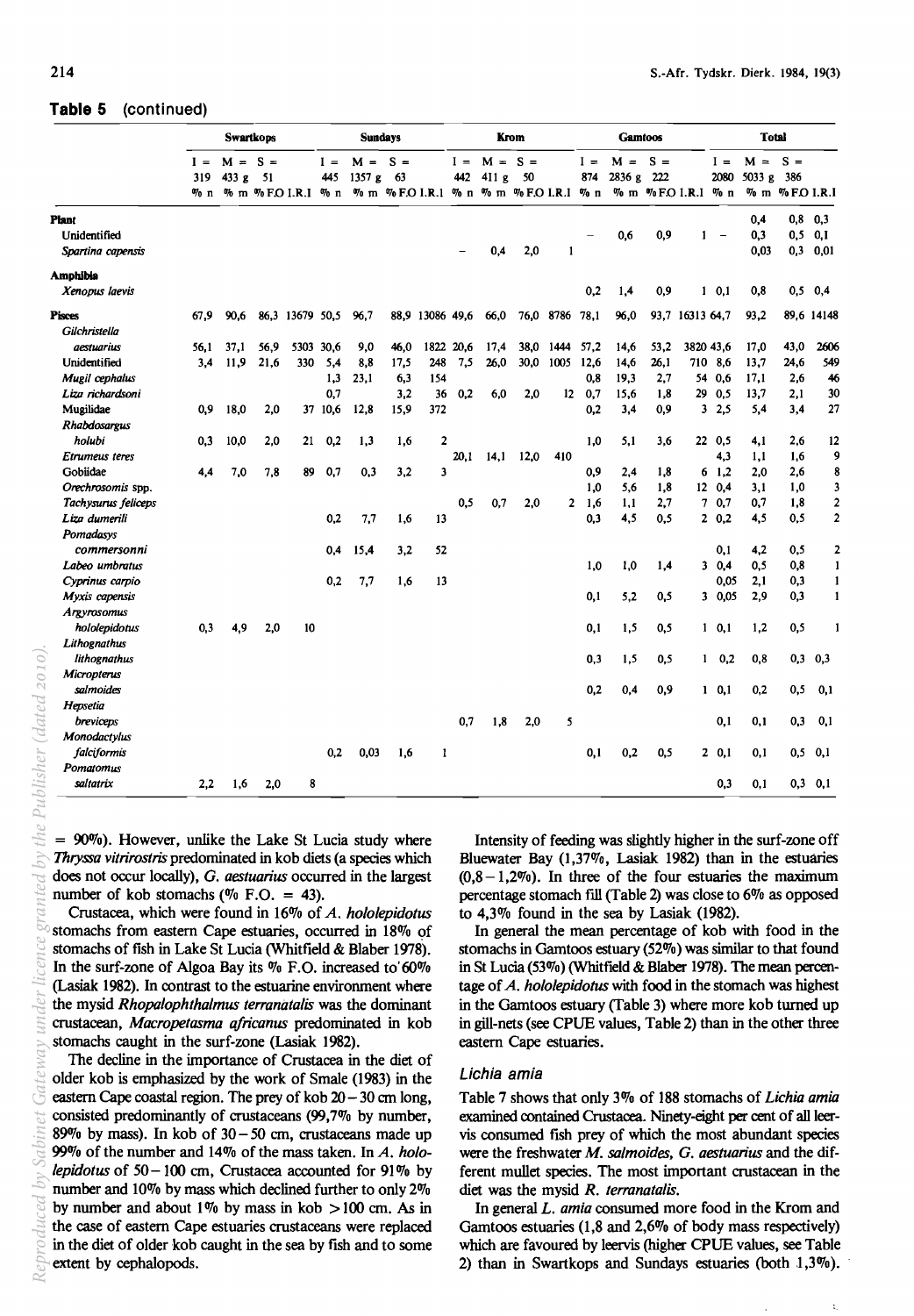|                                         |                        |                                     | $17.6 - 43.0$ cm SL        |      |                        | $43,1 - 112,0$ cm SL      |                            |              |
|-----------------------------------------|------------------------|-------------------------------------|----------------------------|------|------------------------|---------------------------|----------------------------|--------------|
|                                         | $1 =$<br>288<br>$\%$ n | $M =$<br>108 <sub>g</sub><br>$\%$ m | $S =$<br>20<br>% F.O I.R.I |      | $1 =$<br>155<br>$\%$ n | $M =$<br>1248 g<br>$\%$ m | $S =$<br>43<br>% F.O 1.R.I |              |
| Crustacea                               | 75,0                   | 10,5                                | 45.0                       | 3848 |                        |                           |                            |              |
| Mysidacea                               | 73,3                   | 7.0                                 | 25,0                       | 2007 |                        |                           |                            |              |
| <b>Rhopalophthalmus</b><br>terranatalis | 73,0                   | 6,5                                 | 20,0                       | 1590 |                        |                           |                            |              |
| Mesopodopsis slabberi                   | 0,3                    | 0,5                                 | 5,0                        | 4    |                        |                           |                            |              |
| Macrura                                 | 1,0                    | 3,4                                 | 15,0                       | 66   |                        |                           |                            |              |
| Palaemon pacificus                      | 0,7                    | 0,6                                 | 10,0                       | 13   |                        |                           |                            |              |
| Macropetasma africanum                  | 0,3                    | 2,8                                 | 5,0                        | 16   | 0.6                    | 1,5                       | 2,3                        | 5            |
| Anomura                                 |                        |                                     |                            |      |                        |                           |                            |              |
| Upogebia africana                       | 0,3                    | 0,5                                 | 5,0                        | 4    |                        |                           |                            |              |
| Brachyura                               |                        |                                     |                            |      |                        |                           |                            |              |
| Unidentified                            | 0,3                    | 0,2                                 | 5,0                        | 3    |                        |                           |                            |              |
| <b>Mollusca</b>                         |                        |                                     |                            |      |                        |                           |                            |              |
| Cephalopoda                             |                        |                                     |                            |      |                        |                           |                            |              |
| Sepia spp.                              |                        |                                     |                            |      | 0,6                    | 1,1                       | 2,3                        | 4            |
| <b>Pisces</b>                           | 24,0                   | 89.5                                | 80,0                       | 9080 | 98,7                   | 97,4                      | 111,6                      | 21885        |
| Gilchristella aestuarius                | 12,8                   | 44,1                                | 55,0                       | 2580 | 46,5                   | 5,9                       | 41,9                       | 2196         |
| Mugilidae                               | 2,4                    | 29,6                                | 5,0                        | 160  | 25,8                   | 11,3                      | 20,9                       | 775          |
| Unidentified                            | 0,3                    | 1,9                                 | 5,0                        | 11   | 14,8                   | 9,4                       | 23,3                       | 564          |
| Mugil cephalus                          | 0,3                    | 9,5                                 | 5,0                        | 49   | 3,2                    | 24,3                      | 7,0                        | 64           |
| Pomadasys commersonni                   |                        |                                     |                            |      | 1,3                    | 17,2                      | 4,7                        | 87           |
| Liza richardsoni                        |                        |                                     |                            |      | 1,9                    | 11,6                      | 4,7                        | 63           |
| Cyprinus carpio                         |                        |                                     |                            |      | 0,6                    | 8,4                       | 2,3                        | 21           |
| Liza dumerili                           |                        |                                     |                            |      | 0,6                    | 7.8                       | 2,3                        | 19           |
| Gobiidae                                | 1,0                    | 4,3                                 | 10,0                       | 53   |                        |                           |                            |              |
| Rhabdosargus holubi                     |                        |                                     |                            |      | 0.6                    | 1,4                       | 2,3                        | 5            |
| Monodactylus falciformis                |                        |                                     |                            |      | 0.6                    | 0,03                      | 2,3                        | $\mathbf{I}$ |

**Table 6** Stomach content analysis of Argyrosomus hololepidotus caught in the Sundays estuary divided into two size ranges  $(17,6 - 43,0)$ cm SL and  $43,1 - 112,0$  cm SL)

Maximum percentage stomach fill  $(6,9 \text{ and } 9,0\%)$  was also higher in the Krom and Gamtoos estuaries (4,1 % in Swartkops and 3,3% in Sundays). However, contrary to expectations, more leervis in the Sundays estuary (40%) had food in their stomachs than in the Gamtoos estuary (34%). Since *L. amia*  does not seem to have any problem in obtaining food in the Sundays estuary, the question might be raised why more of them are not encountered in that estuary.

The ability of *L. amia* to accommodate prey fish much longer than its own stomach length, is amazing. On a few occasions freshly eaten mullet, which had been scaled, skinned and folded into three equal lengths, were found in seemingly over-distended leervis stomachs.

*L. amia* caught in eastern Cape coastal water preyed on the crustacean, *Macropetosma ajricana* (Smale 1983), as was found in Krom estuary (Table 7). Some members of the family Sepiidae were also taken in the sea but the bulk of its prey consisted of pelagic or schooling demersal species. In both Knysna and Swartvlei (Smale & Kok 1983) as was found in eastern Cape estuaries, fish completely dominated in the diet of *L. amia.* However, crustacea were of increasing importance in smaller leervis.

From a study of the literature and the data of Table 7, it is evident that prey selection by *L. amia* varies considerably in different environments. In the Swartkops estuary, leervis fed exclusively on fish as was recorded by Whitfield & Blaber

(1978) for St Lucia. According to Coetzee (1982), *L. amia*  preyed upon the sand-shrimp *Palaemon pacijicus* near the mouth of the Swartvlei system, predominantly on fish in the middle reaches and only on fish in the upper reaches. The round herring, G. *aestuarius,* and *P. pacijicus* occupied 45% (by mass) of leervis stomach contents in that system. Begg (1976) found that juvenile mullet was the main prey item of *L. amia* in Sandvlei on the south-western Cape coast.

It thus seems that *L. amia* generally feed on whatever prey is available, depending on its abundance and accessibility, as was shown for piscivorous fishes in St Lucia which fed on fish (Whitfield & Blaber 1978). In the eastern Cape, *L. amia* only consumed *M. salmoides* in the upper freshwater reaches of the Gamtoos estuary. During 1982, *M. salmoides* were present in 40 of the 50 stomachs of *L. amia* caught at Station 4. On the same occasion only two out of 19 *L. amia* caught at Station 1 of the Gamtoos estuary, contained food in the stomach. It thus seems that this truly piscivorous species will consume Crustacea when abundant (Swartvlei system) or will move to the upper freshwater regions of estuaries when prey of the preferred size range is abundant there (Gamtoos, Table 7).

#### Tachysurus feliceps

Sea-catfish, *Tachysurus jeliceps,* consumed a wide variety of organisms, including Mollusca, Annelida, Porifera, plant remains, fish and especially Crustacea (Table 8). Most of its food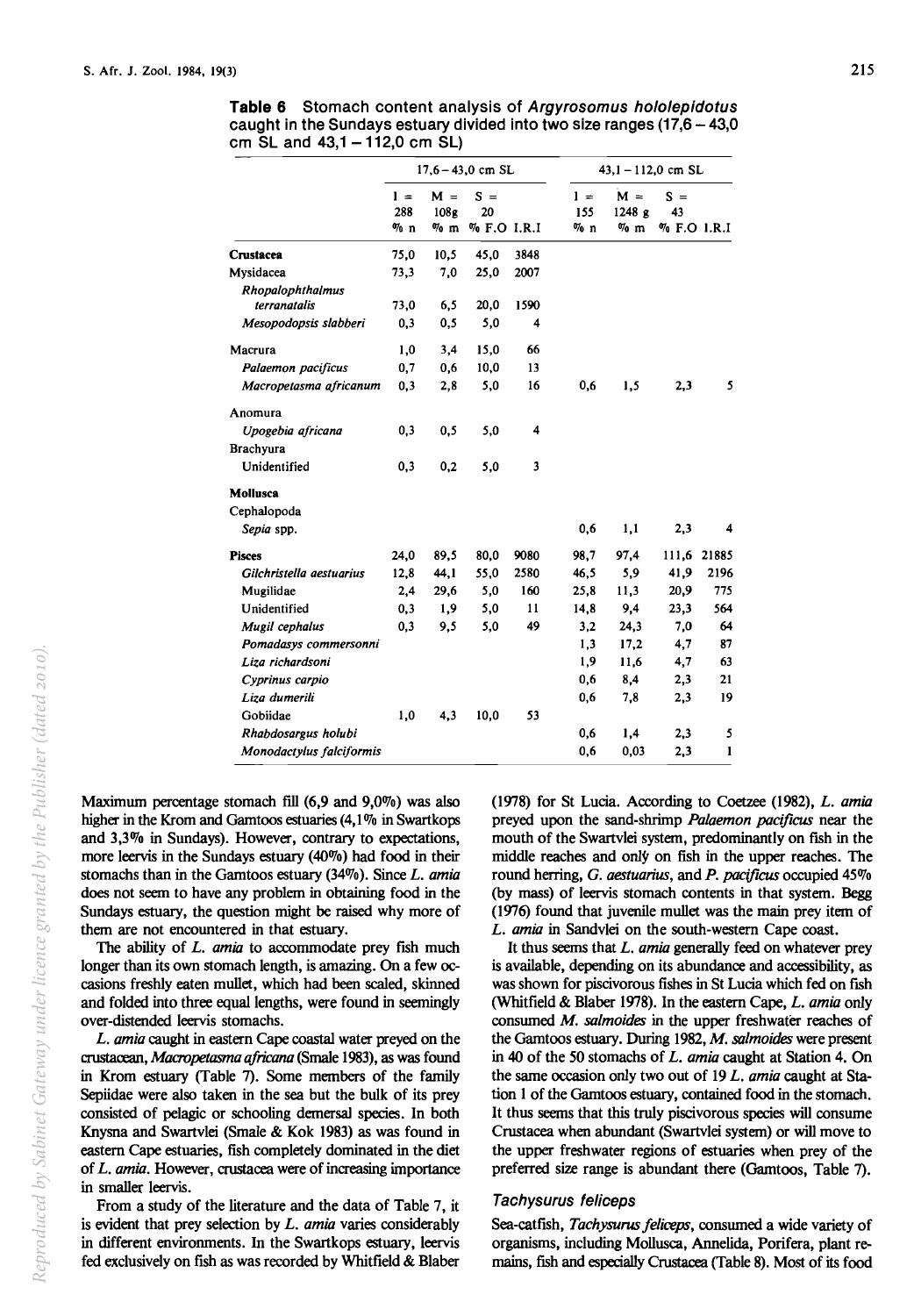|           | Table 7 Stomach content analysis of <i>Lichia amia</i> caught in the Swartkops, Sundays, Krom and Gamtoos |  |  |  |
|-----------|-----------------------------------------------------------------------------------------------------------|--|--|--|
| estuaries |                                                                                                           |  |  |  |
|           |                                                                                                           |  |  |  |

|                    |        | <b>Swartkops</b><br>$M = S =$ |      |                              |       | <b>Sundays</b>   |       |                                   |          |       | Krom  |                 |           | <b>Gamtoos</b> |       |                   |         | <b>Total</b> |                 |                         |
|--------------------|--------|-------------------------------|------|------------------------------|-------|------------------|-------|-----------------------------------|----------|-------|-------|-----------------|-----------|----------------|-------|-------------------|---------|--------------|-----------------|-------------------------|
|                    | $I =$  |                               |      |                              | $I =$ | $M =$            | $S =$ |                                   | $1 =$    | $M =$ | $S =$ |                 | $I =$     | $M =$          | $S =$ |                   | $1 =$   | $M =$        | $S =$           |                         |
|                    | 33     | 120 g                         | - 10 |                              | 42    | 201 <sub>g</sub> | 14    |                                   | 234      | 756 g | - 61  |                 | 363       | 1892 g         | 103   |                   | 672     | 2970 g 188   |                 |                         |
|                    | $\%$ n |                               |      | % m % F.O 1.R.I % n          |       |                  |       | % m %FOI.R.I % n % m %FOI.R.I % n |          |       |       |                 |           |                |       | % m %FO 1.R.1 % n |         |              | % m % F.O 1.R.I |                         |
| <b>Crustacea</b>   |        |                               |      |                              |       |                  |       |                                   | 9,7      | 2,7   | 4,8   | 28              |           |                |       |                   | 19,8    | 0,9          | 2,6             | 54                      |
| Mysidacea          |        |                               |      |                              |       |                  |       |                                   |          |       |       |                 |           |                |       |                   |         |              |                 |                         |
| Rhopalophthalmus   |        |                               |      |                              |       |                  |       |                                   |          |       |       |                 |           |                |       |                   |         |              |                 |                         |
| terranatalis       |        |                               |      |                              | 47,6  | 0,05             | 7,1   | 338                               |          |       |       |                 | 24,8      | 0,2            | 0,9   |                   | 23 16,4 | 0,2          | 1,1             | 18                      |
| Anomura            |        |                               |      |                              |       |                  |       |                                   | 3,8      | 1,1   | 3,2   | 16              |           |                |       |                   | 1,3     | 0,3          | 1,1             | $\overline{2}$          |
| Масгига            |        |                               |      |                              |       |                  |       |                                   |          |       |       |                 |           |                |       |                   |         |              |                 |                         |
| Macropetasma       |        |                               |      |                              |       |                  |       |                                   |          |       |       |                 |           |                |       |                   |         |              |                 |                         |
| africanum          |        |                               |      |                              |       |                  |       |                                   | 5,9      | 1,6   | 1.6   | 12,0            |           |                |       |                   | 2,1     | 0.4          | 0,5             | $\overline{2}$          |
| <b>Pisces</b>      |        |                               |      | 100,0 100,0 100,0 20000 52,3 |       | 99,5             | 92.8  | 14087 86,3                        |          | 97,1  | 96.7  | 17735 75.2      |           | 99.8           |       | 99.0 17325 80.2   |         | 99,1         | 97.9            | 17553                   |
| Unidentified       |        |                               |      |                              | 2.3   | 10,2             | 7,1   |                                   | 89 65,4  | 57,4  | 70.5  |                 | 8657 14,0 | 17,9           | 29.1  | 928               | 30.5    | 26.7         | 39.4            | 2254                    |
| Micropterus        |        |                               |      |                              |       |                  |       |                                   |          |       |       |                 |           |                |       |                   |         |              |                 |                         |
| salmoides          |        |                               |      |                              |       |                  |       |                                   |          |       |       |                 | 39.9      | 36,8           | 38.8  | 2976 21,5         |         | 23,4         | 21.3            | 956                     |
| Gilchristella      |        |                               |      |                              |       |                  |       |                                   |          |       |       |                 |           |                |       |                   |         |              |                 |                         |
| aestuarius         | 66.7   | 14.5                          | 50,0 | 4050                         | 26.1  | 7,1              | 14,3  |                                   | 475 11,5 | 5.1   | 11.5  | 191             | 7.4       | 0.8            | 8.7   |                   | 71 12,9 | 2,9          | 12,2            | 193                     |
| Mugilidae          | 12.1   | 25,0                          | 10.0 | 270                          | 7.1   | 21,2             | 21.4  | 606                               | 1,3      | 8,4   | 4,9   | 48              | 3,0       | 12,1           | 9,7   | 147               | 3,1     | 12.3         | 9,0             | 139                     |
| Mugil cephalus     |        |                               |      |                              | 4.7   | 16,7             | 14.3  | 306                               |          |       |       |                 | 1.9       | 14.2           | 6,8   | 110               | 1.3     | 10,2         | 4,8             | 55                      |
| Liza richardsoni   |        |                               |      |                              | 9.5   | 37,8             | 28,5  | 1348                              | 0,4      | 5,6   | 1,6   | 10              | 1,1       | 6,3            | 3,9   | 29                | 1,3     | 8.0          | 4,8             | 45                      |
| Pomadasys          |        |                               |      |                              |       |                  |       |                                   |          |       |       |                 |           |                |       |                   |         |              |                 |                         |
| olivaceum          |        |                               |      |                              |       |                  |       |                                   | 0,4      | 5,6   | 1.6   | 10 <sup>°</sup> | 5,0       | 4,5            | 2,9   | 28                | 2,8     | 4,3          | 2,1             | 15                      |
| Rhabdosargus       |        |                               |      |                              |       |                  |       |                                   |          |       |       |                 |           |                |       |                   |         |              |                 |                         |
| holubi             | 6.1    | 39.6                          | 20.0 | 914                          |       |                  |       |                                   | 1,3      | 2,7   | 3,2   | 13              | 0,3       | 0.1            | 0,9   | 0,4               | 0,9     | 2,4          | 2,7             | 9                       |
| Gobiidae           |        |                               |      |                              |       |                  |       |                                   | 4,7      | 2,2   | 4,9   | 34              | 0,3       | 0.03           | 0,9   | 0.3               | 1,7     | 0.6          | 2,1             | 5                       |
| Pomadasys          |        |                               |      |                              |       |                  |       |                                   |          |       |       |                 |           |                |       |                   |         |              |                 |                         |
| commersonni        | 3,0    | 15,8                          | 10,0 | 180                          |       |                  |       |                                   |          |       |       |                 | 0.3       | 3.1            | 0,9   | 3                 | 0,3     | 2,6          | 1,1             | 3                       |
| Hepsetia breviceps | 12,1   | 5.0                           | 10,0 | 170                          |       |                  |       |                                   | 3,8      | 2,9   | 1,6   | 11              |           |                |       |                   | 2,0     | 0,9          | 1,1             | $\overline{\mathbf{3}}$ |
| Lichia amia        |        |                               |      |                              |       |                  |       |                                   | 1,3      | 7,2   | 3,2   | 27              |           |                |       |                   | 0,4     | 1,8          | 1,1             | 3                       |
| Orechrosomis spp.  |        |                               |      |                              |       |                  |       |                                   |          |       |       |                 | 1,7       | 1,7            | 1,9   | 7.                | 0,9     | 1,1          | 1,1             | $\overline{a}$          |
| <b>Argyrosomus</b> |        |                               |      |                              |       |                  |       |                                   |          |       |       |                 |           |                |       |                   |         |              |                 |                         |
| hololepidotus      |        |                               |      |                              |       |                  |       |                                   |          |       |       |                 | 0.3       | 2.1            | 0.9   | $\mathbf{2}$      | 0,1     | 1,3          | 0,5             |                         |
| Liza dumerili      |        |                               |      |                              | 2.3   | 6,4              | 7,1   | 62                                |          |       |       |                 |           |                |       |                   | 0,1     | 0,4          | 0,5             | 0,3                     |

is derived from the anomuran mud-prawn *Upogebia afrieana*   $(96)$  F.O. = 50). The large amounts of unidentifiable fish remains in *T. fe/iceps* stomachs, suggest that it scavenges on dead fish.

The most noticeable difference in the food preferences of fish in the different estuaries was the importance of Crustacea in the diet of *T. feliceps* in the Swartkops ( $\%$  F.O. = 100) and also in the Sundays ( $\%$  F.O. = 50) estuaries. On the other hand sea-catfish consumed more fish in the Gamtoos (070 F.O.  $= 32$ ) and Krom (% F.O.  $= 44$ ) estuaries than in the Swartkops (14 $\%$ ) and Sundays (9 $\%$ ) estuaries.

*T. feliceps* showed a mean feeding intensity of 5,5% in the Swartkops estuary (Table 2). This was to a large extent the effect of post-flood conditions during which sea-catfish consumed up to 41 *U. africana* when these animals evacuated their burrows apparently because of osmotic stress (Marais 1982). The mean value of 3,3070 found in the Sundays estuary could also be ascribed to similar post-flood feeding conditions. However, the maximum number of mud-prawns taken in the channel-like Sundays estuary was only four. Reproduced by Sabinet Gateway *under* licence *granted by licence licence a co*<sup>2020</sup>.

The lowest feeding intensity found for fish of the Krom and Gamtoos estuaries  $(2,7,20)$  respectively is surprising when it is considered that CPUE for these two estuaries (5,6 and 18,5) is considerably higher than for the Swartkops (1,4) and Sundays (4,1) estuaries (Table 2). Three possible reasons could account for this apparent paradox. Selection of estuaries by *T. feliceps* could be for ideal breeding grounds and not for food availability. Secondly, sampling in the Krom estuary took place during years that floods did not occur (Marais 1983a). Furthermore it was pointed out by Marais (1983a & b) that the area for colonization of *U. africana* in the first two estuaries is limited, which could result in reduced food intake because of competition.

The maximum food consumption of a sea-catfish of  $18,5\%$ of body mass in the Krom estuary (Table 2) was due to three *C/eistostoma a/goense* (60 g) and two *Ova/ipes punetatus*  (30 g) preyed upon in the mouth region.

The fact that *T. feliceps* enter estuaries to breed probably explains the low number of fish caught with food in the stomach (Table 3). However, sea-catfish in a pre-spawning condition did not seem to be at all inhibited when food was abundant after floods. On one such an occasion in the Swartkops estuary, a female (725 g) with gonads weighing 62 g (60 eggs) devoured 27 *U. afrieana* as well as some other food items totalling 49 g.

#### Pomadasys commersonni

Table 9 clearly shows that *Upogebia afrieana* was the single most important item in the diet of *Pomadasys commersonni*  in the Swartkops, Sundays and Gamtoos estuaries. In the Krom estuary the pelecypod, *Solen corneus*, was the most abundant prey item. *U. africana* was taken by 53% spotted grunters, with *Calianassa kraussi* ( $\%$  F.O. = 23) second in order of preference. Although *P. eommersonni* also consumed Mollusca, Annelida, plant material (probably accidentally) and fishes, Crustacea was by far the most important dietary component in the fish of eastern Cape estuaries ( $\%$  F.O. = 85).

The most noticeable difference in food preference between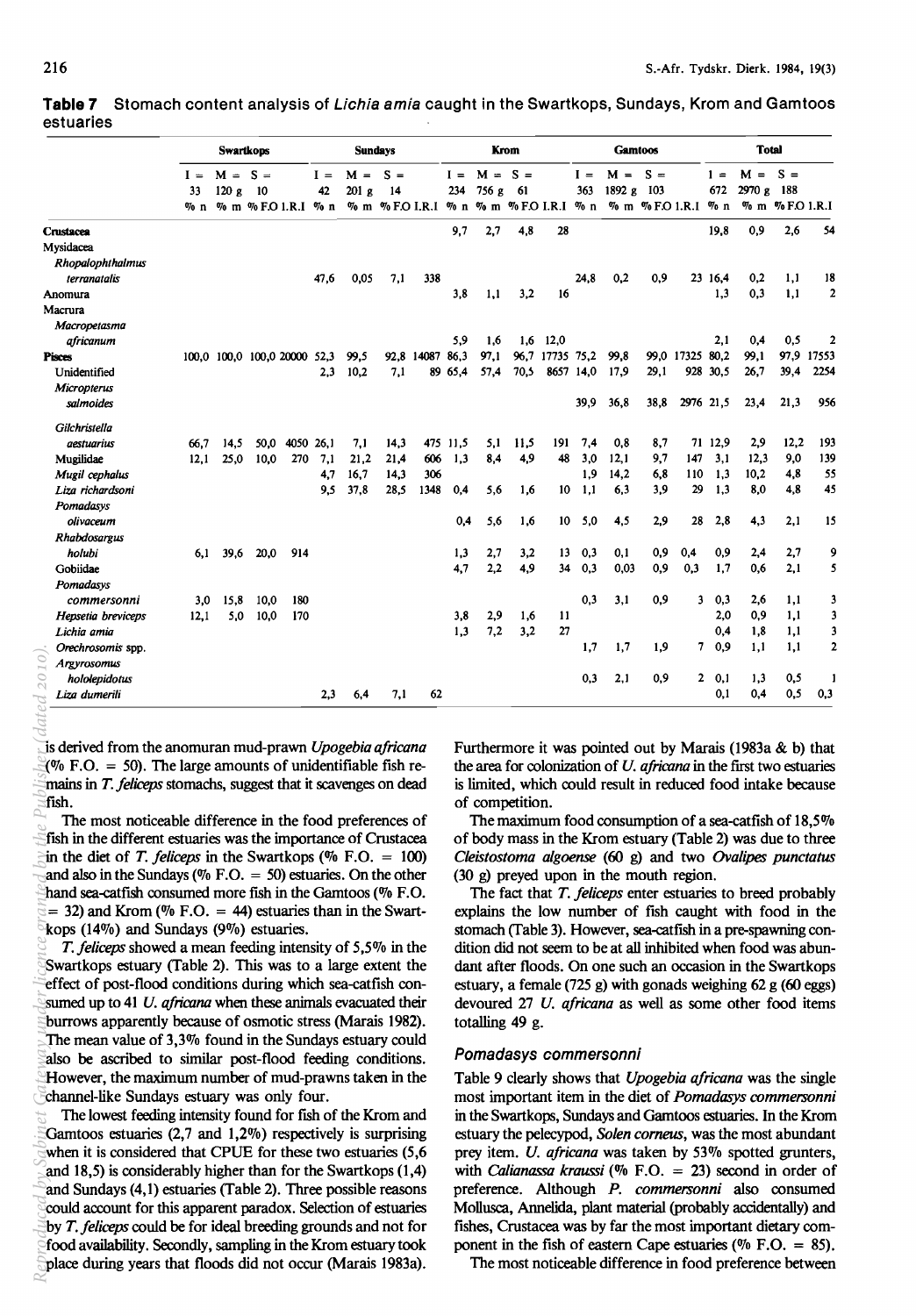|                              |        |           | <b>Swartkops</b> |                              |         |       | <b>Sundays</b> |                                         |            |             | Krom        |                 |          |       | <b>Gamtoos</b>     |           |                 | <b>Total</b> |                 |             |
|------------------------------|--------|-----------|------------------|------------------------------|---------|-------|----------------|-----------------------------------------|------------|-------------|-------------|-----------------|----------|-------|--------------------|-----------|-----------------|--------------|-----------------|-------------|
|                              | $I =$  | $M = S =$ |                  |                              | $I =$   | $M =$ | $S =$          |                                         | $I =$      | $M = S =$   |             |                 | $I =$    | $M =$ | $S =$              |           | $I =$           | $M = S =$    |                 |             |
|                              | 268    | 406 g     | 14               |                              | 106     | 463g  | 34             |                                         | 389        | 534 g       | 39          |                 | 49       | 118g  | 28                 |           | 812             | $1520 g$ 115 |                 |             |
|                              | $\%$ n |           |                  | $\%$ m $\%$ F.O I.R.1 $\%$ n |         |       |                | % m % F.O I.R.I % n % m % F.O I.R.I % n |            |             |             |                 |          |       | $%$ m $%$ FO I.R.I |           | $\frac{m}{2}$ n |              | % m % F.O I.R.I |             |
| Crustacea                    | 97,0   | 95,8      |                  | 100.0 19280 83.0             |         | 87,7  |                | 91,2 15568 81,3                         |            | 53,6        |             | 82,1 11075 73.5 |          | 39,4  | 64.3               | 7259      | 86,2            | 74,0         |                 | 82,6 13234  |
| Brachyura                    | 1,5    | 0,2       | 14,3             |                              | 23 18,9 | 2,0   | 26,3           | 548                                     | 67.9       | 32,8        | 82,0        | 8257            |          |       |                    | 8         | 35,6            | 12,5         | 38,3            | 1835        |
| Unidentified                 |        |           |                  |                              |         |       |                |                                         | 25,4       | 2,1         | 2,8         | 352             | 2,0      | 0,2   | 3.6                | 8         | 14,7            | 1,4          | 13,0            | 209         |
| Cleistosoma                  |        |           |                  |                              |         |       |                |                                         |            |             |             |                 |          |       |                    |           |                 |              |                 |             |
| edwardsii                    |        |           |                  |                              |         |       |                |                                         | 0,8        | 0,2         | 2,6         | 3               |          |       |                    |           | 0.4             | 0,1          | 0,9             | 0,4         |
| Cleistosoma                  |        |           |                  |                              |         |       |                |                                         |            |             |             |                 |          |       |                    |           |                 |              |                 |             |
| algoense                     | 1,1    | 0,1       | 7,1              | 9.                           | 5,7     | 0,2   | 2,9            | 17,1                                    | 4,1        | - 11,7      | 17,9        | 283             |          |       |                    |           | 3,0             | 4,0          | 7,8             | 56          |
| Hymenosoma                   |        |           |                  |                              |         |       |                |                                         |            |             |             |                 |          |       |                    |           |                 |              |                 |             |
| orbiculare                   | 0,4    | 0,05      | 7,1              |                              | 3 11.3  | 1,1   | 17,6           | 218                                     | 34,7       | 6,3         | 25,6        | 1047            |          |       |                    |           | 18,2            | 2,6          | 14,8            | 308         |
| Philyra                      |        |           |                  |                              |         |       |                |                                         |            |             |             |                 |          |       |                    |           |                 |              |                 |             |
| punctata                     |        |           |                  |                              |         |       |                |                                         | 0,3        | 0,2         | 2,6         | 1               |          |       |                    |           | 0,2             | 0,3          | 1,7             | 1           |
| Sesarma catenata             |        |           |                  |                              |         |       |                |                                         | 0,8        | 0,5         | 5,1         | 7               |          |       |                    |           | 0,5             | 0,2          | 2,6             | 2           |
| Ovalipes                     |        |           |                  |                              |         |       |                |                                         |            |             |             |                 |          |       |                    |           |                 |              |                 |             |
| punctatus                    |        |           |                  |                              |         |       |                |                                         | 1,0        | 8,6         | 7,7         | 74              |          |       |                    |           | 0, 5            | 2,9          | 2,6             | 9           |
| Pinnotheres                  |        |           |                  |                              |         |       |                |                                         |            |             |             |                 |          |       |                    |           |                 |              |                 |             |
| dofleini                     |        |           |                  |                              |         |       |                |                                         | 0,5        | 0,4         | 5,1         | 5               |          |       |                    |           | 0,2             | 0,1          | 1,7             | 1           |
| Scylla serrata               |        |           |                  |                              |         |       |                |                                         | 0,3        | 2,8         | 2,6         | 8               |          |       |                    |           | 0,1             | 1,0          | 0,9             | 1           |
| Anomura                      |        |           |                  |                              | 59,4    | 85,2  |                | 79,4 11481 12,1                         |            | 20,6        | 53,8        | 1759 34,7       |          | 38,5  | 53,6               | 3920      | 46,5            | 61,3         | 66,9            | 7218        |
| Upogebia                     |        |           |                  |                              |         |       |                |                                         |            |             |             |                 |          |       |                    |           |                 |              |                 |             |
| africana                     | 93,6   | 94,1      |                  | 100,0 18770 39,6             |         | 71,6  | 50,0           |                                         | 5560 11,6  | 20,0        | 48,7        | 1539 18,4       |          | 30,1  | 28,6               | 1385      | 42,7            | 56,3         | 50,0            | 4989        |
| Callianassa                  |        |           |                  |                              |         |       |                |                                         |            |             |             |                 |          |       |                    |           |                 |              |                 |             |
| krausii                      |        |           |                  |                              | 19,8    | 13,6  | 29,4           | 982                                     | 0,5        | 0,6         | 5,1         |                 | 6 16,3   | 8,4   | 25,0               | 618       | 3,8             | 5,0          | 16,5            | 145         |
| Macrura                      |        |           |                  |                              |         |       |                |                                         | 1,3        | 0,2         | 5,2         | 4               |          |       |                    |           | 1,8             | 0,7          | 5,2             | 13          |
| Penaeidae                    | 1,9    | 1,6       | 21,4             | 69                           | 4,7     | 0.6   | 2,9            | 15                                      |            |             |             |                 |          |       |                    |           | 1,2             | 0.6          | 3,4             | 6           |
| <b>Alpheus</b>               |        |           |                  |                              |         |       |                |                                         |            |             |             |                 |          |       |                    |           |                 |              |                 |             |
| crassimanus                  |        |           |                  |                              |         |       |                |                                         | 0,5        | 0,1         | 2,6         | 2               |          |       |                    |           | 0,2             | 0.03         | 0,9             | 0,2         |
| Palaemon pacificus           |        |           |                  |                              |         |       |                |                                         | 0,8        | 0,1         | 2,6         | $\mathbf{2}$    |          |       |                    |           | 0,4             | 0.01         | 0,9             | 0,4         |
| Mysidacea                    |        |           |                  |                              |         |       |                |                                         |            |             |             |                 |          |       |                    |           |                 |              |                 |             |
| Rhopalophthalmus             |        |           |                  |                              |         |       |                |                                         |            |             |             |                 |          |       |                    |           |                 |              |                 |             |
| terranatalis                 |        |           |                  |                              |         |       |                |                                         |            |             |             |                 | 36,7     | 0,7   | 10,7               | 401       | 2,2             | 0,5          | 2,6             | 7           |
| <b>Mollusca</b>              |        |           |                  |                              |         |       |                |                                         | 9,7<br>8,7 | 15,1<br>0,3 | 17,9<br>7,7 | 445<br>70       |          |       |                    |           | 5,3             | 8,6          | 10,4            | 145         |
| Gastropoda<br>Assiminea spp. |        |           |                  |                              | 0.9     | 0.4   | 2,9            | 3                                       |            |             |             |                 |          |       |                    |           | 4,3<br>0,1      | 0,1<br>0,01  | 3,4<br>0,9      | 15<br>0,1   |
| Nassa spp.                   |        |           |                  |                              |         |       |                |                                         | 0,5        | 0,03        | 5,1         | 3               |          |       |                    |           | 0,2             | 0,01         | 1,7             | 0,4         |
| Haminea                      |        |           |                  |                              |         |       |                |                                         |            |             |             |                 |          |       |                    |           |                 |              |                 |             |
| alfredensis                  |        |           |                  |                              |         |       |                |                                         | 8.2        | 0,3         | 2,6         | 22              |          |       |                    |           | 3,9             | 0,1          | 0,9             | 3           |
| Cephalopoda                  |        |           |                  |                              |         |       |                |                                         |            |             |             |                 |          |       |                    |           |                 |              |                 |             |
| Sepia spp.                   |        |           |                  |                              |         |       |                |                                         | 0,5        | 14,4        | 5,1         | 76              | 8,2      | 41,8  | 14,3               | 714       | 0,7             | 8,3          | 5,2             | 47          |
| Pelecypoda                   |        |           |                  |                              |         |       |                |                                         |            |             |             |                 |          |       |                    |           |                 |              |                 |             |
| Solen capensis               |        |           |                  |                              |         |       |                |                                         | 0,5        | 0,4         | 5,1         | 5               |          |       |                    |           | 0,2             | 0,1          | 1,7             | 1           |
| <b>Annelida</b>              |        |           |                  |                              |         |       |                |                                         |            |             |             |                 |          |       |                    |           |                 |              |                 |             |
| Polychaeta                   |        |           |                  |                              |         |       |                |                                         |            |             |             |                 |          |       |                    |           | 2,1             | 2,7          | 2,6             | 12          |
| Unidentified                 | 1,1    | 0,5       | 14,3             | 22                           |         |       |                |                                         |            |             |             |                 |          |       |                    |           | 0,4             | 0,2          | 1,7             | 1           |
| Arenicola loveni             |        |           |                  |                              | 13,2    | 8,6   | 2,9            | 63                                      |            |             |             |                 |          |       |                    |           | 1,7             | 2,6          | 0,9             | 3           |
| Porifera                     | -      | 0,2       | 7,1              | 1                            |         |       |                |                                         |            |             |             |                 |          |       |                    |           |                 | 0,04         | 0,9             | 0,03        |
| <b>Plant</b>                 | -      | 0,3       | 7,1              | 2                            |         |       |                |                                         |            | 8,1         | 5,1         | 41              |          |       |                    |           |                 | 2,9          | 2,6             | 8           |
| <b>Pisces</b>                |        |           |                  |                              |         |       |                |                                         | 9,1        | 32,2        | 43.6        | 1404 18,4       |          | 18,8  |                    | 32,1 1196 | 6,4             | 11,5         | 27,0            | 483         |
| Unidentified                 | 1,9    | 3,5       | 14,3             | 74                           | 2,8     | 3,4   | 8,8            | 55                                      | 5,9        | 12,8        | 30,8        |                 | 576 16,3 | 13,7  | 28,6               | 857       | 4,8             | 7,5          | 21,7            | 267         |
| <b>Rhabdosargus</b>          |        |           |                  |                              |         |       |                |                                         |            |             |             |                 |          |       |                    |           |                 |              |                 |             |
| holubi                       |        |           |                  |                              |         |       |                |                                         | 0,5        | 2,8         | 5,1         | 17              | 2,0      | 5,2   | 3,6                | 26        | 0,4             | 1,4          | 2,6             | 5           |
| Mugilidae                    |        |           |                  |                              |         |       |                |                                         | 0,5        | 2,0         | 5,1         | 13              |          |       |                    |           | 0,2             | 0,7          | 1,7             | 2           |
| Lithognathus                 |        |           |                  |                              |         |       |                |                                         |            |             |             |                 |          |       |                    |           |                 |              |                 |             |
| lithognathus                 |        |           |                  |                              |         |       |                |                                         | 0,3        | 3,9         | 2,6         | 11              |          |       |                    |           | 0,1             | 1,4          | 0,9             | 1           |
| Gilchristella                |        |           |                  |                              |         |       |                |                                         |            |             |             |                 |          |       |                    |           |                 |              |                 |             |
| <i>aestuarius</i>            |        |           |                  |                              |         |       |                |                                         | 1,0        | 0,6         | 2,6         | 4               |          |       |                    |           | 0,5             | 0,2          | 0,9             | 1           |
| <b>Monodactylus</b>          |        |           |                  |                              |         |       |                |                                         |            |             |             |                 |          |       |                    |           |                 |              |                 |             |
| <i>falciformis</i>           |        |           |                  |                              |         |       |                |                                         | 0,3        | 0,6         | 2,6         | 2               |          |       |                    |           | 0,1             | 2,1          |                 | $0,9$ $0,3$ |
| Gobiidae                     |        |           |                  |                              |         |       |                |                                         | 0,3        | 0,3         | 2,6         | 2               |          |       |                    |           | 0,1             | 0,1          |                 | $0,9$ 0,2   |
| Solea bleekeri               |        |           |                  |                              |         |       |                |                                         | $_{0,3}$   | 0,1         | 2,6         | 1               |          |       |                    |           | 0,1             | 0,03         | $0,9$ $0,1$     |             |

**Table 8** Stomach content analysis of Tachysurus feliceps caught in the Swartkops, Sundays, Krom and Gamtoos estuaries

the different eastern Cape estuaries, was the increased importance of S. *comeus* in the Sundays (I.R.I. = 2990) compared to the Swartkops and Gamtoos estuaries where none were consumed. More Brachyura were taken in the Swartkops and Krom estuaries with their larger shallow mud-flat areas with Spartina beds than in the other two more channel-like estuaries.

In general P. *commersonni* stomachs contained little food. This could be because gill-netting caused regurgitation of food,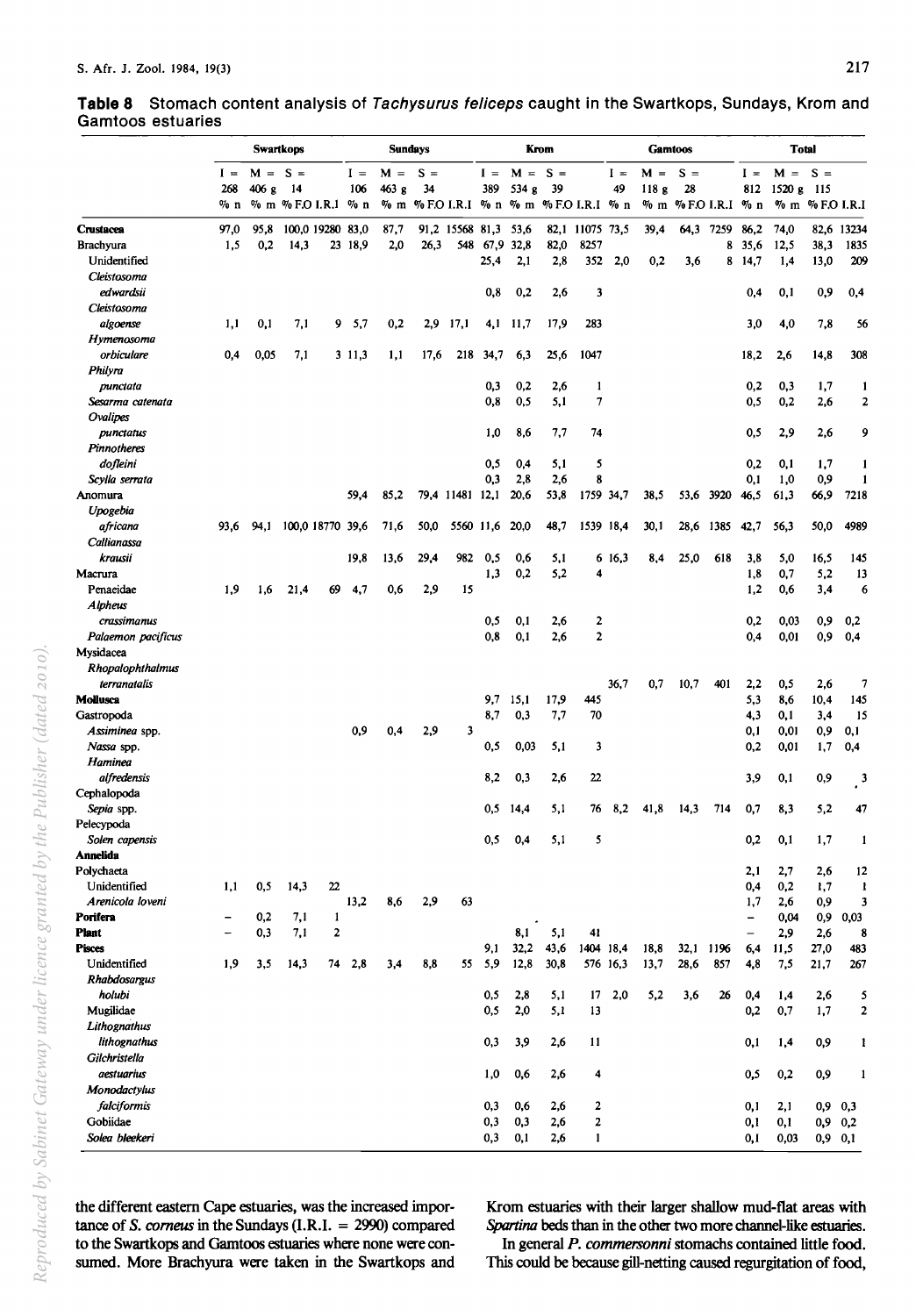|                            |              | <b>Swartkops</b><br>$M = S =$ |      |                           |             | <b>Sundays</b> |                  |                |             |               | Krom                |           |             | <b>Gamtoos</b>   |            |                  |                          | <b>Total</b>   |                 |                |
|----------------------------|--------------|-------------------------------|------|---------------------------|-------------|----------------|------------------|----------------|-------------|---------------|---------------------|-----------|-------------|------------------|------------|------------------|--------------------------|----------------|-----------------|----------------|
|                            | $I =$<br>339 | 491 g                         | 60   |                           | $I =$<br>84 | $M =$<br>379 g | $S =$<br>23      |                | $I =$<br>19 | $M =$<br>59 g | $S =$<br>9          |           | $I =$<br>26 | $M =$<br>68 g    | $S =$<br>7 |                  | $I =$<br>468             | $M =$<br>988 g | $S =$<br>99     |                |
|                            | % п          |                               |      | $%$ m $%$ F.O I.R.I $%$ n |             |                | % m %FOI.R.I % n |                |             |               | % m % F.O I.R.I % n |           |             |                  |            | % m %FOI.R.I % n |                          |                | % m % F.O I.R.I |                |
| Crustacea                  | 98,4         | 89,7                          |      | 96,7 18189 57,2           |             | 28,7           | 60,9             | 5231           | 57,9        | 41,0          | 66,6                |           |             | 6587 100,0 100,0 | 100        | 20000 89,5       |                          | 67,7           |                 | 84,9 13346     |
| <b>Brachyura</b>           | 23,8         | 17,6                          | 21,6 | 894                       |             |                |                  |                | 26,3        | 5,2           | 33,3                | 1049      |             |                  |            |                  | 18,6                     | 13,4           | 17,2            | 550            |
| Unidentified               | 3.2          | 0,3                           | 8,3  | 29                        |             |                |                  |                | 15.8        | 3,2           | 22,2                | 422       | 3.8         | 4.4              | 14.3       | 117              | 3.2                      | 0.6            | 8.1             | 31             |
| Sesarma                    |              |                               |      |                           |             |                |                  |                |             |               |                     |           |             |                  |            |                  |                          |                |                 |                |
| catenata                   | 7,7          | 8,1                           | 8,3  | 131                       |             |                |                  |                |             |               |                     |           |             |                  |            |                  | 5,6                      | 4.1            | 5,0             | 48             |
| Hymenosoma                 |              |                               |      |                           |             |                |                  |                |             |               |                     |           |             |                  |            |                  |                          |                |                 |                |
| orbiculare                 |              |                               |      |                           |             |                |                  |                | 10,5        | 2,0           | 11,1                | 139       |             |                  |            |                  | 0,4                      | 0,1            | 1,0             | 1              |
| Cleistostoma               |              |                               |      |                           |             |                |                  |                |             |               |                     |           |             |                  |            |                  |                          |                |                 |                |
| edwardsii                  | 10.0         | 6,9                           | 3,3  | 56                        |             |                |                  |                |             |               |                     |           |             |                  |            |                  | 7,3                      | 7,5            | 2,0             | 30             |
| Thaumastoplax              |              |                               |      |                           |             |                |                  |                |             |               |                     |           |             |                  |            |                  |                          |                |                 |                |
| spiralis                   | 2,9          | 23                            | 1.7  | 9                         |             |                |                  |                |             |               |                     |           |             |                  |            |                  | 2.1                      | 1,1            | 1,0             | 3              |
| Anomura                    | 58.7         | 72,0                          |      | 88.4 11554 57.2           |             | 28.7           | 56.5             | 4853           | 31.6        | 35,8          |                     | 33,3 2244 | 96,2        |                  |            | 95,6 114,3 21923 | 59,4                     | 54,2           | 78,8            | 8952           |
| Unidentified               | 0,3          | 2,3                           | 1,7  | 4                         |             |                |                  |                |             |               |                     |           |             |                  |            |                  | 0,2                      | 0.2.           | 1,0             | 0,4            |
| Upogebia                   |              |                               |      |                           |             |                |                  |                |             |               |                     |           |             |                  |            |                  |                          |                |                 |                |
| africana                   | 32.7         | 44,6                          | 51.7 |                           | 3996 42,9   | 27.1           |                  | 52,2 3654 15,8 |             | 23,5          | 22,2                | 872       | 88,5        | 88.1             |            | 100,0 17660 37,0 |                          | 39.8           | 52,5            | 4032           |
| Calianassa                 |              |                               |      |                           |             |                |                  |                |             |               |                     |           |             |                  |            |                  |                          |                |                 |                |
| krausii                    | 24.2         | 24.6                          | 31,7 | 1547 14,3                 |             | 1,6            | 8,7              |                | 138 15,8    | 12,3          | 11,1                | 312       | 7,7         | 7,5              | 14,3       | 217              | 22.2                     | 14.0           | 23,0            | 833            |
| Diogenes spp.              | 1,5          | 0,5                           | 3,3  | 7                         |             |                |                  |                |             |               |                     |           |             |                  |            |                  | 1,1                      | 0,2            | 2,0             | $\overline{2}$ |
| Isopoda                    | 0,6          | 0,02                          | 3,3  | $\mathbf{2}$              |             |                |                  |                |             |               |                     |           |             |                  |            |                  | 0,4                      | 0.01           | 2,0             | 1              |
| Amphipoda                  | 15,3         | 0.1                           | 3,3  | 51                        |             |                |                  |                |             |               |                     |           |             |                  |            |                  | 11,1                     | 0.1            | 2,0             | 22             |
| Mollusca                   |              |                               |      |                           |             |                |                  |                |             |               |                     |           |             |                  |            |                  |                          |                |                 |                |
| Pelecypoda                 |              |                               |      |                           |             |                |                  |                |             |               |                     |           |             |                  |            |                  | 7,7                      | 23,0           | 12,1            | 371            |
| Solen capensis             | 0,3          | 0,7                           | 1,7  | 3                         |             |                |                  |                |             |               |                     |           |             |                  |            |                  | 0.2                      | 0,4            | 1,0             | 1              |
| Solen corneus              |              |                               |      |                           | 34.5        | 49.8           |                  | 34.8 2934 31.6 |             | 58,2          | 33.3                | 2990      |             |                  |            |                  | 7.5                      | 22,6           | 11,1            | 334            |
| <b>Nematoda</b> (Parasite) | 0,9          | 1,6                           | 1,7  | 4                         |             |                |                  |                |             |               |                     |           |             |                  |            |                  | 0.6                      | 0.8            | 1,0             | 1              |
| Annelida                   |              |                               |      |                           |             |                |                  |                |             |               |                     |           |             |                  |            |                  |                          |                |                 |                |
| Polychaeta                 |              |                               |      |                           | 5,9         | 3.1            | 8,7              | 78             |             |               |                     |           |             |                  |            |                  | 1,1                      | 1,2            | 2,0             | 5              |
| Plant                      |              | 2,2                           | 11,7 | 22                        |             |                |                  |                |             |               |                     |           |             |                  |            |                  | 0,4                      | 1,2            | 6,1             | 10             |
| Zostera capensis           |              | 1,9                           | 6,7  | 13                        |             |                |                  |                |             |               |                     |           |             |                  |            |                  | $\overline{\phantom{a}}$ | 1,0            | 4,0             | 4              |
| Spartina capensis          |              | 0.3                           | 5.0  | $\mathbf{1}$              |             |                |                  |                |             |               |                     |           |             |                  |            |                  |                          | 0,2            | 3,0             | 1              |
| Acasia cyclops             |              |                               |      |                           |             |                |                  |                | 20,5        | 0,7           | 11,1                | 124       |             |                  |            |                  | 0,4                      | 0,04           | 1,0             | 1              |
| <b>Pisces</b>              |              |                               |      |                           |             |                |                  |                |             |               |                     |           |             |                  |            |                  | 0.6                      | 8,0            | 2,0             | 3              |
| Gobidae                    | 0.3          | 2,7                           | 1,7  | 5                         |             |                |                  |                |             |               |                     |           |             |                  |            |                  | 0.2                      | 0,9            | 1,0             | 0,2            |
| Soleidae                   |              |                               |      |                           | 2,4         | 18,4           | 4,3              | 89             |             |               |                     |           |             |                  |            |                  | 0,4                      | 7.1            | 1,0             | 8              |

**Table 9** Stomach content analysis of Pomadasys commersonni caught in the Swartkops, Sundays, Krom and Gamtoos estuaries

probably to a larger extent in *P. commersonn;* than in other species. The highest mean feeding intensities were recorded for the Sundays  $(0,9\% \text{ of body mass})$  and Swartkops  $(0,8\%)$ estuaries (Table 2). *P. commersonn;* was also more abundant in these two estuaries. Maximum food consumption was also recorded in these two estuaries (3,5 and 3,9% respectively, Table 2). Twenty per cent of all spotted grunters caught in the Swartkops, Sundays and Krom estuaries had stomachs containing food when caught as compared to only 7% of those caught in the Gamtoos estuary (Table 3). *Reproduced by Sabinet Gateway under licence granted by the Publisher (dated 2010).*

Whitfield (1980) showed that *P. commersonn;* preyed on Mollusca, Polychaeta and Crustacea in Lake St Lucia. He did not indicate preference or feeding intensity.

#### Monodactylus falciformis

The main prey items of *M. falciformis* in the estuarine environment (see Table 10) were found to be mysids (% F.O. for all species = 30), *Upogebia africana*  $(\%$  F.O. = 23) and *Palaemon pacijicus* (17%). It also consumed some small sluggish fish such as Soleidae and G. *aestuarius,* although only to a limited extent (fish  $\%$  F.O. = 13). Too few Cape moonies were caught in estuaries other than the Krom to allow comparison of food preference between estuaries.

Feeding intensity of the five Cape moonies caught in the

Swartkops estuary (2,8% of body mass) was higher than in the Krom  $(0.6\%)$ , an estuary normally preferred by M. *falcifonnis* (Table 2). However, in the Swartkops (4%), Sundays (0%) and Gamtoos (3%) estuaries, the percentage of  $M$ . *falcifonnis* stomachs containing food was considerably lower than in the Krom estuary (30%).

Little information has been published on the feeding behaviour of *M.falcifonnis* previously. Lasiak (1982) categorized it as a planktivore since its major prey items in the surf-zone were megalopa (% F.O. = 15,9) *Macropetasma africanum (3,7%), Mesopodopsis slabberi* (13,6) and fish (3,7%). In the Mhlanga estuary, Whitfield (1980) observed that juvenile M. *falcifonnis* fed predominantly on insects, copepods and crustacean larvae.

Maximum percentage food intake by *M. falcifonnis* in the surf-zone near Port Elizabeth was 5% (Lasiak 1982) as compared to 11,9% for a Cape moony from the Swartkops estuary (Table 2). The higher feeding intensity found in the Swartkops and Krom estuaries, compared to the sea (0,3%, Lasiak 1982), suggests that it could be nutritionally advantageous for Cape moonies to visit estuaries. That mature *M. falcifonnis* do have a defmite migration pattern between the sea and the Krom estuary which is determined by their breeding cycle, was shown by Marais (1983a).

Publisher (dated 2010)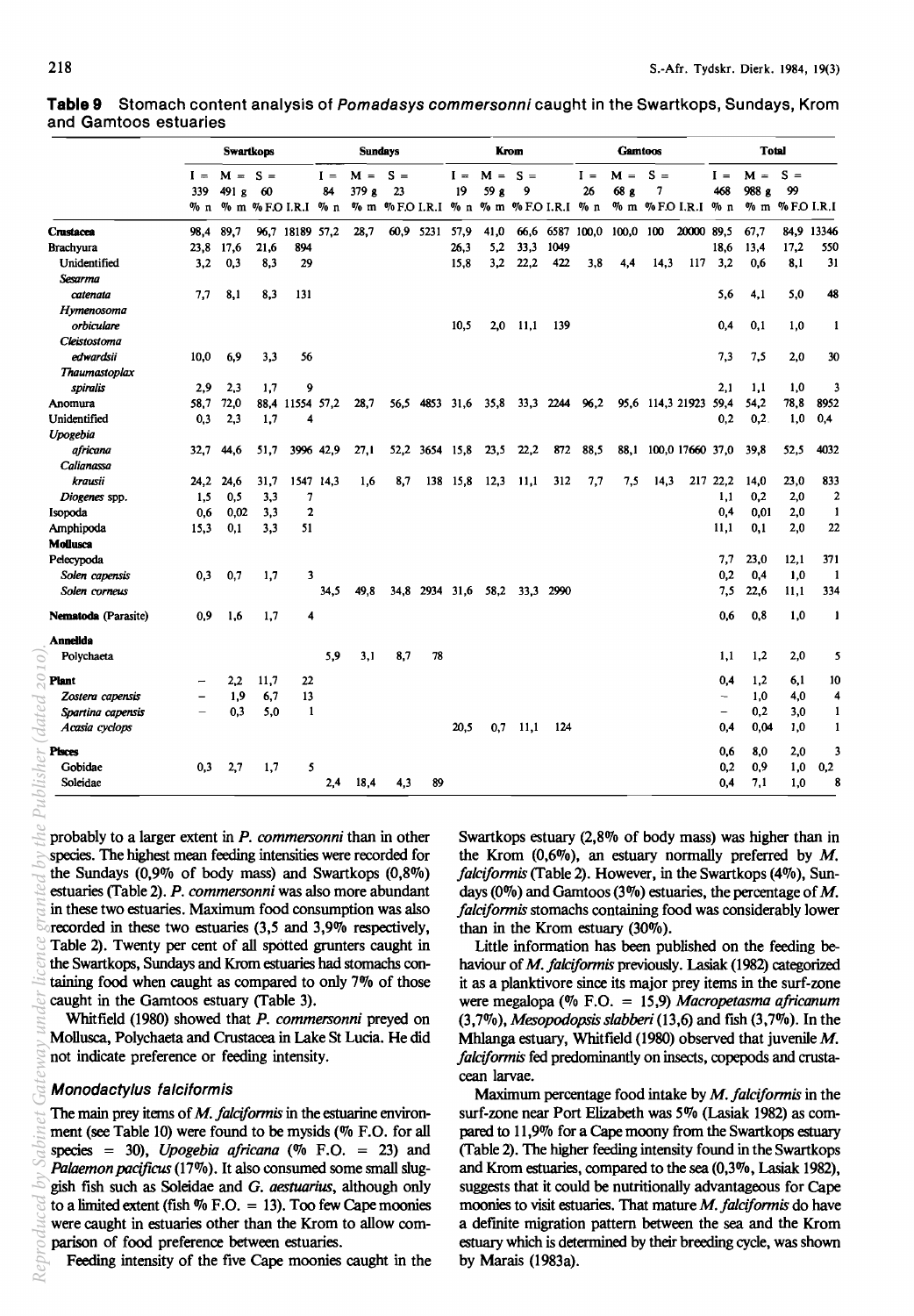|                          |             |             | <b>Swartkops</b> |      |              |               | Krom        |       |             |                   | <b>Gamtoos</b> |                 |              |               | <b>Total</b> |       |
|--------------------------|-------------|-------------|------------------|------|--------------|---------------|-------------|-------|-------------|-------------------|----------------|-----------------|--------------|---------------|--------------|-------|
|                          | $I =$<br>70 | $M =$<br>9g | $S =$<br>5       |      | $I =$<br>350 | $M =$<br>49 g | $S =$<br>47 |       | $I =$<br>10 | $M = S =$<br>0,3g | 1              |                 | $I =$<br>430 | $M =$<br>58 g | $S =$<br>53  |       |
|                          | $\%$ n      |             | % m % F.O I.R.I  |      | $\%$ n       | $\%$ m        | % F.O I.R.I |       | $\%$ n      |                   |                | % m % F.O I.R.I | $\%$ n       | $\%$ m        | $\%$ F.O     | I.R.I |
| Crustacea                | 94,2        | 56.1        | 100,0 15030      |      | 95,8         | 92,4          | 83,0        | 15621 |             |                   |                |                 | 93,3         | 86,6          | 88,7         | 15957 |
| Unidentified             |             |             |                  |      | 0.6          | 0,2           | 2,1         | 2     |             |                   |                |                 | 0.5          | 0,2           | 1,9          | -1    |
| Mysidacea                |             |             |                  |      | 19,5         | 4,0           | 25.6        | 601   |             |                   |                |                 | 20,9         | 5.8           | 30,2         | 806   |
| Unidentified             | 31,4        | 16.4        | 80,0             | 3824 | 6,9          | 2,0           | 8,5         | 76    |             |                   |                |                 | 10.7         | 4,2           | 15.1         | 225   |
| Mesopodopsis slabberi    |             |             |                  |      | 6,3          | 1,4           | 12,8        | 98    |             |                   |                |                 | 5,1          | 1,2           | 11,3         | 71    |
| Rhopalophthalmus         |             |             |                  |      |              |               |             |       |             |                   |                |                 |              |               |              |       |
| terranatalis             |             |             |                  |      | 6,3          | 0,6           | 4,3         | 30    |             |                   |                |                 | 5,1          | 0,5           | 3,8          | 21    |
| Anomura                  | 2,8         | 12,1        | 40,0             | 596  | 53,4         | 60.5          | 46.8        | 5330  |             |                   |                |                 | 44,0         | 53,0          | 45.3         | 4394  |
| Unidentified             |             |             |                  |      | 1,1          | 1,8           | 8,5         | 25    |             |                   |                |                 | 0,9          | 1,5           | 7.5          | 18    |
| Upogebia africana        | 1,4         | 6.4         | 20,0             | 156  | 44,6         | 40,5          | 23,4        | 1991  |             |                   |                |                 | 36.5         | 35,2          | 22.6         | 1620  |
| Callianassa kraussi      | 1,4         | 5,7         | 20.0             | 142  | 7,7          | 18,2          | 14,9        | 386   |             |                   |                |                 | 6,5          | 16,3          | 15.1         | 344   |
| Macrura                  |             |             |                  |      |              |               |             |       |             |                   |                |                 |              |               |              |       |
| Palaemon pacificus       |             |             |                  |      | 8.6          | 17,7          | 19,1        | 502   |             |                   |                |                 | 7,0          | 15.0          | 17,0         | 374   |
| <b>Brachvura</b>         |             |             |                  |      |              |               |             |       |             |                   |                |                 |              |               |              |       |
| Hymenosoma orbiculare    |             |             |                  |      | 1,4          | 2,2           | 10,6        | 38    |             |                   |                |                 | 1,2          | 1,9           | 9,4          | 29    |
| Isopoda                  | 2,9         | 2,3         | 20,0             | 208  | 12,3         | 7,8           | 12,8        | 257   |             |                   |                |                 | 10,5         | 6,9           | 11,3         | 197   |
| Amphipoda                | 57,1        | 25,3        | 20,0             | 1648 |              |               |             |       |             |                   |                |                 | 9,3          | 3,8           | 1,9          | 25    |
| <b>Annelida</b>          |             |             |                  |      |              |               |             |       |             |                   |                |                 |              |               |              |       |
| Polychaeta               | 1,4         | 9,2         | 20,0             | 212  |              |               |             |       |             |                   |                |                 | 0,1          | 1,4           | 1,9          | 3     |
| <b>Pisces</b>            | 4,3         | 34,5        | 40,0             | 1552 | 2,0          | 7,2           | 10.5        | 97    |             |                   |                |                 | 2.3          | 11.3          | 13.2         | 180   |
| Soleidae                 |             |             |                  |      | 0,6          | 3,5           | 4,2         | 17    |             |                   |                |                 | 0.5          | 2,9           | 3.8          | 13    |
| Gilchirstella aestuarius | 1,4         | 11.5        | 20,0             | 258  | 0,3          | 1,0           | 2,1         | 3     |             |                   |                |                 | 0,5          | 2,6           | 3,8          | 12    |
| Unidentified             |             |             |                  |      | 1,1          | 2,7           | 4.2         | 16    |             |                   |                |                 | 0,9          | 2,3           | 3,8          | 12    |
| Mugilidae                | 2.9         | 23,0        | 20,0             | 518  |              |               |             |       |             |                   |                |                 | 0,5          | 3,4           | 1,9          | 7     |
| Unidentified             |             |             |                  |      | 2,3          | 0,3           | 8,5         | 22    | 100         | 100               | 100            | 20000           | 4,2          | 0,8           | 9,4          | 47    |

**Table 10** Stomach content analysis of Monodacty/us fa/ciformis caught in the Swartkops, Krom and Gamtoos estuaries

# Elops machnata

The tenpounder, *E/ops machnata,* was only caught in large enough numbers to determine its diet preference in the Swartkops and Sundays estuaries. Fish comprised *6070* in terms of numbers, 63% of mass and 71% in terms of frequency of occurence (Table 11). Of the fish preyed upon in local estuaries, *E. machnata* preferred members of the family Mugilidae followed by G. *aestuarius.* 

An attempt to detennine the most important component in the diet of *E. machnata* emphasizes the importance of having more than one index in food preference studies. Although 94% of the total number of food items consumed by *E. machnata*  in eastern Cape estuaries were Crustaceans, they only comprised 37% of the food of *E. machnata* gravimetrically. Percentage F.O. for Crustacea was only 57% as against 71 % for fish in local estuaries. However, I.R.I. values combining the three indices favoured Crustacea (7497) rather than fish (4912).

Feeding intensity was higher in the Swartkops estuary (0,9% of body mass) where tenpounder is more abundant (Table 2) than in the Sundays (0,5%). More tenpounder were caught in the Swartkops estuary with stomachs containing food (32%; Table 3) than in the Sundays estuary (20%).

Considerable differences were found in the food preference of *E. machnata* in eastern Cape estuaries compared to Lake St Lucia (Whitfield & Blaher 1978). In Lake St Lucia the I.R.I. value for Crustacea (calculated from the data of Whitfield & Blaber 1978) was only 969 as against 7497 for eastern Cape estuaries. The I.R.I. value for fish prey in St Lucia was 12596

compared to 4912 in local estuaries. Furthermore, G. *aestuarius*  was more important in the diet of *E. machnata* than members of the family Mugilidae in Lake St Lucia. More *E. machnata*  had stomachs containing food in St Lucia (48%) than in either the Swartkops (32%) or Sundays (20%) estuaries (Table 3).

# Pomatomus sa/tatrix

Stomach contents analysis of the elf, *Pomatomus saltatrix* is presented in Table 12. In the four eastern Cape estuaries, fish formed a larger component of the diet (%  $F.O. = 63$ ) than Cephalopoda *(Sepia* spp. % F.O. = 38). G. *aestuarius* was the most important fish species preyed upon while the various mullet species were also taken readily.

In both Krom and Sundays estuaries, Cephalopoda (I.R.I. = 5996 and 5970 respectively) were more important in the diet than fish  $(I.R.I. = 4086$  and 4030, Table 8). In contrast, the seven elf caught in Swartkops and Gamtoos estuaries, fed exclusively on fish. *A. hololepidotus*, as is the case with *P*. *sa/tatrix,* consumed more *Sepia* spp. in Krom estuary than in any of the other three eastern Cape estuaries, which could indicate a greater abundance of *Sepia* spp. in that estuary. The mean intensity of feeding in the Krom estuary (2,3%) was higher than in the other eastern Cape estuaries  $(1,4-1,6\%)$ . A much higher maximum value was also found (9,6% as against  $2,0-3,7\%$ , Table 2).

In the Knysna estuary,  $elf$  < 10 cm consumed mainly Crustacea followed by smaller fish (Smale & Kok 1983). P.  $s$ *altatrix*  $> 10$  cm, as was found in the present study, preferred fish prey and also took fair amounts of Cephalopoda in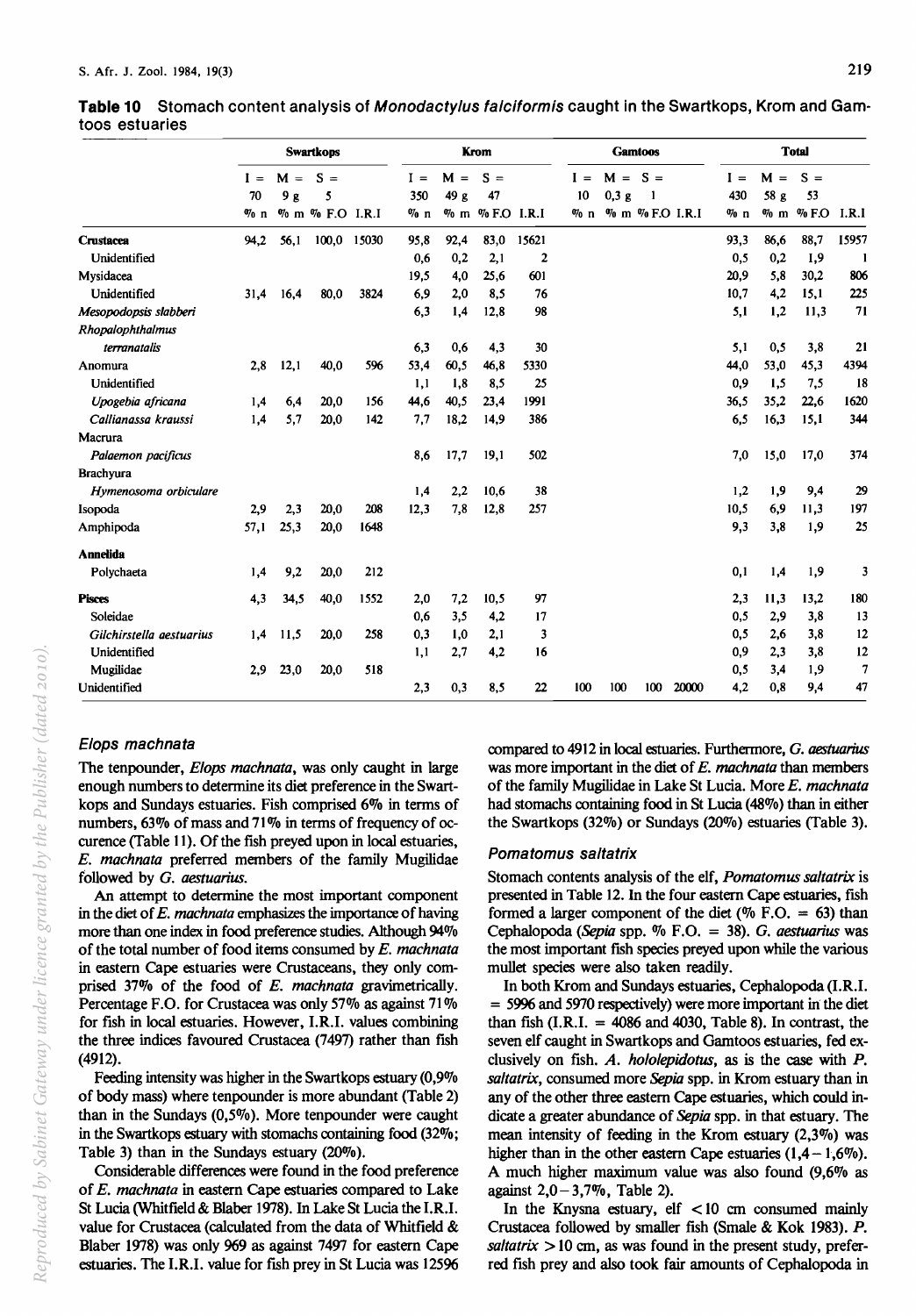|                          | <b>Swartkops</b> |               |                     | <b>Sundays</b>  |                |       | Krom  |           |       | <b>Gamtoos</b> |                                         |       | <b>Total</b> |       |                |       |        |              |                 |                     |
|--------------------------|------------------|---------------|---------------------|-----------------|----------------|-------|-------|-----------|-------|----------------|-----------------------------------------|-------|--------------|-------|----------------|-------|--------|--------------|-----------------|---------------------|
|                          | $I =$            | $M = S =$     |                     |                 | $I =$          | $M =$ | $S =$ |           | $I =$ | $M =$          | $S =$                                   |       | $I =$        | $M =$ | $S =$          |       | $I =$  | $M =$        | $S =$           |                     |
|                          | 8897             | 591g          | 22                  |                 | 1796           | 205g  | 17    |           | 165   | 310g           | 2                                       |       | 2            | 2g    |                |       |        | 10862 1114 g | - 42            |                     |
|                          | $\sqrt{20}$ n    |               | % m % F.O I.R.I % n |                 |                |       |       |           |       |                | % m % F.O I.R.I % n % m % F.O I.R.I % n |       |              |       | % m %F.O I.R.I |       | $\%$ n |              | % m % F.O I.R.I |                     |
| <b>Crustacea</b>         | 98.1             | 54,0          |                     | 72,2 11058 96,0 |                | 43,3  |       | 70,6 9835 |       |                |                                         |       |              |       |                |       | 94,3   | 37,0         | 57,1            | 7497                |
| <b>Brachvura</b>         |                  |               |                     |                 |                |       |       |           |       |                |                                         |       |              |       |                |       | 0.02   | 0,06         | 4.8             | 0,3                 |
| Unidentified             |                  | $0,01$ $0,01$ | 5,0                 | 0,1             |                |       |       |           |       |                |                                         |       |              |       |                |       | 0.01   | 0.05         | 2,4             | 0,2                 |
| Cleistostoma edwardsii   |                  |               |                     |                 | 0,06           | 0,04  | 5,9   | 1         |       |                |                                         |       |              |       |                |       | 0.01   | 0,01         | 2,4             | 0,1                 |
| Anomura                  |                  |               |                     |                 |                |       |       |           |       |                |                                         |       |              |       |                |       |        |              |                 |                     |
| Upogebia africana        | 0,1              | 2,1           | 5,0                 |                 | $11 \t0,5$     | 1,6   | 11.8  | 24        |       |                |                                         |       |              |       |                |       | 0,2    | 1,4          | 19,0            | 30                  |
| Mysidacea                | 94,3             | 42,0          | 22,7                | 3094 94,1       |                | 38.7  | 41,2  | 5471      |       |                |                                         |       |              |       |                |       | 92,8   | 29,7         | 28.5            | 3491                |
| Unidentified             | 1,1              | 0,3           | 5,0                 |                 | 757,1          | 25,3  | 17,7  | 1458      | 10.4  |                |                                         |       |              |       |                |       | 10,4   | 4.8          | 9,5             | 144                 |
| <b>Mesopodopsis</b>      |                  |               |                     |                 |                |       |       |           |       |                |                                         |       |              |       |                |       |        |              |                 |                     |
| slabberi                 | 93,2             | 41.7          | 18.2                | 2455            |                |       |       |           |       |                |                                         |       |              |       |                |       | 73,3   | 22,4         | 9,5             | 938                 |
| Rhopalophthalmus         |                  |               |                     |                 |                |       |       |           |       |                |                                         |       |              |       |                |       |        |              |                 |                     |
| terranatalis             |                  |               |                     |                 | 37,0           | 13,4  | 23.5  | 1184      | 6,1   |                |                                         |       |              |       |                |       | 6,1    | 2,5          | 9.5             | 81                  |
| Macrura                  | 3,7              | 9,9           | 18,2                | 24,8            |                |       |       |           |       |                |                                         |       |              |       |                |       | 1,2    | 5,8          | 14,3            | 100                 |
| Palaemon pacificus       | 1.0              | 2,9           | 9,1                 |                 | $35 \quad 1,3$ | 3.0   | 11.8  | 39        |       |                |                                         |       |              |       |                |       | 1.0    | 2.1          | 9,5             | 29                  |
| Penaeus                  |                  |               |                     |                 |                |       |       |           |       |                |                                         |       |              |       |                |       |        |              |                 |                     |
| canaliculatus            | 0.02             | 1,0           | 5,0                 | 5               |                |       |       |           |       |                |                                         |       |              |       |                |       | 0.02   | 0.5          | 2,4             | 8                   |
| Macropetasma africanum   | 2,7              | 6.0           | 5.0                 | 44              |                |       |       |           |       |                |                                         |       |              |       |                |       | 0.2    | 3,2          | 2,4             | 1                   |
| <b>Pisces</b>            | 4,3              | 77,7          | 77,3                | 6339            | 4.1            | 56.7  | 94,1  | 5721 100  |       | 100            | 100                                     | 20000 |              |       |                |       | 5,7    | 63,1         | 71.4            | 4912                |
| Mugilidae (unidentified) | 3.7              | 37.9          | 31,8                | 1322            | 0,06           | 2,0   | 5.9   | 12        |       |                |                                         |       |              |       |                |       | 3,0    | 20,7         | 19,0            | 450                 |
| Gilchristella            |                  |               |                     |                 |                |       |       |           |       |                |                                         |       |              |       |                |       |        |              |                 |                     |
| aestuarius               | 0,5              | 3.5           | 22,7                | 91              | 1,0            | 10,0  | 29,4  | 323       |       |                |                                         |       | 100          | 100   | 100            | 20000 | 0.6    | 3,9          | 26,2            | 118                 |
| Gobiidae (unidentified)  | 0,1              | 3,5           | 9,1                 | 33              | 2,6            | 19,5  | 23.5  | 519       | 1,8   | 1,9            | 50,0                                    | 185   |              |       |                |       | 0,5    | 6.0          | 16.7            | 109                 |
| <b>Estrumeus</b> teres   |                  |               |                     |                 |                |       |       |           | 97,0  | 95,8           | 50,0                                    | 9640  |              |       |                |       | 1.5    | 26,7         | 2,4             | 68                  |
| Soleidae (unidentified)  | 0.02             | 1.0           | 9,1                 |                 | 90.06          | 5,4   | 5,9   | 32        | 0.6   | 1,9            | 50,0                                    | 125   |              |       |                |       | 0,04   | 2,0          | 9,5             | 19                  |
| Tachysurus feliceps      |                  |               |                     |                 | 0,2            | 6,5   | 11,8  | 79        |       |                |                                         |       |              |       |                |       | 0,03   | 1,2          | 4,8             | 6                   |
| Liza dumerili            |                  |               |                     |                 | 0.06           | 9:3   | 5,9   | 55        |       |                |                                         |       |              |       |                |       | 0,01   | 1,7          | 2,4             | $\overline{\bf{4}}$ |
| Unidentified             |                  |               |                     |                 | 0,1            | 4,0   | 11,8  | 48        |       |                |                                         |       |              |       |                |       | 0.02   | 0.7          | 4,8             | 3                   |
| Monodactylus falciformis |                  |               |                     |                 |                |       |       |           | 0.6   | 0.4            | 50.0                                    | 50    |              |       |                |       | 0,01   | 0.1          | 2,4             | 0,3                 |
| Pomadasys olivaceum      | 0,01             | 0,1           | 5,0                 | 1               |                |       |       |           |       |                |                                         |       |              |       |                |       | 0.01   | 0.05         | 2,4             | 0,2                 |

**Table 11** Stomach content analysis of Elops machnata caught in the Swartkops, Sundays, Krom and Gamtoos estuaries

**Table 12** Stomach content analysis of Pomatomus saltatrix caught in the Swartkops, Sundays, Krom and Gamtoos estuaries

|                    | <b>Swartkops</b> |                        |                       | <b>Sundays</b> |      |          |                      | Krom |       |          | <b>Gamtoos</b>               |      |          | <b>Total</b> |             |      |          |                       |      |
|--------------------|------------------|------------------------|-----------------------|----------------|------|----------|----------------------|------|-------|----------|------------------------------|------|----------|--------------|-------------|------|----------|-----------------------|------|
|                    | $I =$            | М<br>$\qquad \qquad =$ | -S.<br>$\equiv$       |                | $=$  | М<br>$=$ | $S =$                |      | $I =$ | М<br>$=$ | $S =$                        |      | $\equiv$ | М<br>$=$     | $S =$       | I =  | М<br>$=$ | $S =$                 |      |
|                    | 13               | 38g                    |                       |                | 3    | 72g      | 2                    |      | 21    | 305 g    | -15                          |      | 3        | 44 g         | 2           | 40   | 459 g    | 24                    |      |
|                    | $\%$ n           |                        | $\%$ m $\%$ F.O I.R.I |                | % n  |          | $\%$ m $\%$ FO I.R.I |      |       |          | $\%$ n $\%$ m $\%$ F.O I.R.I |      | % n      | $\%$ m       | % F.O I.R.I | % n  |          | $\%$ m $\%$ F.O I.R.I |      |
| Mollusca           |                  |                        |                       |                |      |          |                      |      |       |          |                              |      |          |              |             |      |          |                       |      |
| Cephalopoda        |                  |                        |                       |                |      |          |                      |      |       |          |                              |      |          |              |             |      |          |                       |      |
| Sepia sp.          |                  |                        |                       |                | 33,3 | 86,1     | 50,0                 | 5970 | 38,1  | 74,4     | 53,3                         | 5996 |          |              |             | 22,5 | 63,0     | 37,5                  | 3206 |
| <b>Pisces</b>      |                  | 100.0 100.0            | 100,0 20000           |                |      |          |                      |      | 61,9  | 25.6     | 46,7                         | 4086 | 100,0    | 100,0        | 100,0 20000 | 77.5 | 37,0     | 62.5                  | 7156 |
| Unidentified       | 7.7              | 5.3                    | 20,0                  | 260            | 66,7 | 13,9     | 50.0                 | 4030 | 42.9  | 25.2     | 40.0                         | 2724 |          |              |             | 30,0 | 19,4     | 33,3                  | 1645 |
| Gilchristella      |                  |                        |                       |                |      |          |                      |      |       |          |                              |      |          |              |             |      |          |                       |      |
| <i>aestuarius</i>  | 61.5             | 7,4                    |                       | 40,0 2768      |      |          |                      |      | 19,0  | 0,4      | 13,3                         | 258  |          |              |             | 30,0 | 0.9      | 16,7                  | 516  |
| Mugil cephalus     |                  |                        |                       |                |      |          |                      |      |       |          |                              |      |          | 100,0 100,0  | 100,0 20000 | 7,5  | 9,6      | 8,3                   | 142  |
| Liza richardsoni   | 7,7              | 62,3                   | 20,0                  | 1400           |      |          |                      |      |       |          |                              |      |          |              |             | 2.5  | 5,1      | 4,2                   | 32   |
| Mugilidae          | 7.7              | 23,8                   | 20,0                  | 630            |      |          |                      |      |       |          |                              |      |          |              |             | 2,5  | 2.0      | 4,2                   | 19   |
| Hepsetia breviceps | 7.7              | 0,5                    | 20.0                  | 164            |      |          |                      |      |       |          |                              |      |          |              |             | 2,5  | 0,04     | 4,2                   | -11  |
| Gobiidae           | 7,7              | 0,4                    | 20,0                  | 162            |      |          |                      |      |       |          |                              |      |          |              |             | 2.5  | 0,03     | 4,2                   | -11  |

the Knysna study. The same general pattern emerged from the study of Smale (1983) in eastern Cape coastal waters. Small elf (10 - 40 cm) took Crustacea, Cephalopoda and fish prey, larger elf (40 - SO em) Cephalopoda and fish and the largest size range  $(50 - 70$  cm) only fish.

It thus seems that smaller elf in both estuaries and the sea, consumed a greater proportion of Crustacea. Larger elf took fish and Cephalopoda more readily (Lasiak 1982; Smale 1983) in both environments. In the marine environment Crustacea seemed to be more important in the diet than in the estuaries whereas it was just the opposite with squid since only  $2\%$  of *P. saltatrix* netted by Lasiak (1982) in the surf off King's Beach and Bluewater Bay consumed Cephalopoda.

The preferred food of *P. saltatrix* was more regularly available in the sea since the stomachs of 62% of elf caught off Bluewater Bay contained food as against only 31 % in the Krom estuary (Lasiak 1982; Table 3). However, mean feeding intensity and maximum percentage stomach fill were higher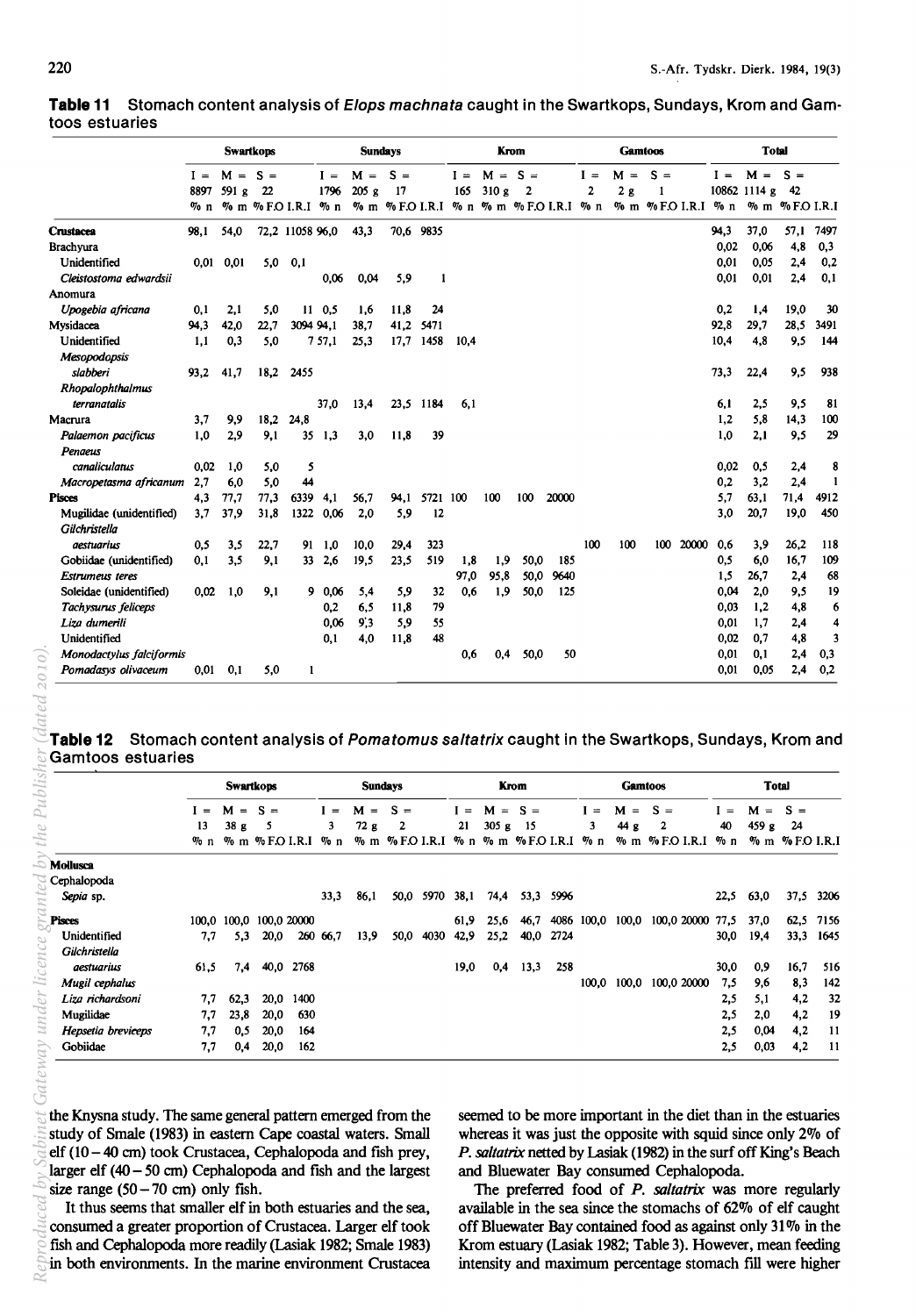in the Krom estuary than in the sea.

#### Platycephalus indicus

*Platyeephalus indicus,* of which 14 with stomachs containing food were caught in Swartkops estuary, preyed on both fish (% F.O. = 70; I.R.I. = 9578) and Crustacea (% F.O. = 64; I.R.I.  $=$  4148; Table 13). Most important single dietary items were *Liza richardsoni,* Gobiidae, *Upogebia africana, Penaeus indicus* and *Palaemon pacijicus.* Although the mean feeding intensity of *P. indicus* was only 2%, the maximum amount of food consumed as a percentage of body mass was 21 %. A *P. indicus* of 608 g, swal10wed a *L. richardsoni* of 125 g!

Table 13 Stomach content analysis of Platycephalus indicus caught in Swartkops estuary

|                          |       | <b>Swartkops</b> |           |       |  |  |  |  |
|--------------------------|-------|------------------|-----------|-------|--|--|--|--|
|                          | $I =$ | $M =$            | $S =$     |       |  |  |  |  |
|                          | 29    | 159 <sub>g</sub> | 14        |       |  |  |  |  |
|                          | % n   | $\%$ m           | $\%$ F.O. | I.R.I |  |  |  |  |
| Crustacea                | 58,4  | 6,4              | 64.1      | 4148  |  |  |  |  |
| Unidentified             | 3,4   | 0,03             | 7,1       | 24    |  |  |  |  |
| Anomura                  |       |                  |           |       |  |  |  |  |
| Upogebia africana        | 10.3  | 5,4              | 21,4      | 336   |  |  |  |  |
| Macrura                  | 41,3  | 0.7              | 28,4      | 1192  |  |  |  |  |
| Penaeidae                | 3,4   | 0.09             | 7.1       | 25    |  |  |  |  |
| Penaeus indicus          | 6,9   | 0.3              | 14.2      | 102   |  |  |  |  |
| Palaemon pacificus       | 31,0  | 0,3              | 7,1       | 222   |  |  |  |  |
| <b>Brachyura</b>         |       |                  |           |       |  |  |  |  |
| Hymenosoma orbiculare    | 3,4   | 0.3              | 7.1       | 26    |  |  |  |  |
| <b>Plant</b>             |       |                  |           |       |  |  |  |  |
| Spartina capensis        |       | 0,4              | 7,1       | 3     |  |  |  |  |
| <b>Pisces</b>            | 41,2  | 93,1             | 71,3      | 9578  |  |  |  |  |
| Liza richardsoni         | 3,4   | 78,8             | 7.1       | 584   |  |  |  |  |
| Gobiidae                 | 13,8  | 3,4              | 21,4      | 368   |  |  |  |  |
| Unidentified             | 10.3  | 5.6              | 21,4      | 340   |  |  |  |  |
| Gilchristella aestuarius | 6,9   | 1,3              | 7.1       | 58    |  |  |  |  |
| Lutianus spp.            | 3.4   | 3,1              | 7,1       | 46    |  |  |  |  |
| Soleidae                 | 3,4   | 0.9              | 7,1       | 31    |  |  |  |  |

#### Similarity analysis

The dendrograms in Figure 2 clearly show resource partitioning and divide the samples into two main groupings. Group A links together at a similarity level of >68%. Predators included in this group are *A. hololepidotus* and *E. machnata*  from all four estuaries as well as *L. amia* from three estuaries (the exception is Sundays) and P. *indicus.* The main prey items responsible for the high similarity in food preference are teleost fishes, especially *O. aestuarius* and members of the family Mugilidae (see also Table 14). *L. amia* from Sundays estuary is only joined to group A at the 54% similarity level because of the relatively large percentage of stomachs ( $\%$  F.O. = 71) that contained members of the family Mugilidae compared to the other estuaries.

Of the thirteen samples comprising group A, five are from the Swartkops estuary. This high similarity  $(>68\%)$  of food preference by five piscivores from one estuary could indicate competition for food between these species. Swartkops is the only eastern Cape estuary where < 2 specimens of all piscivores were caught per gill-net over an extended period (Table 2).

Group B consisted of *P. commersonni* from all four estuaries, *T. feliceps* from three estuaries and *M. falciformis*  from the Krom estuary (the only estuary where more than three specimens were caught per net; Table 2). The main food items responsible for the similarity in food choice  $($ >59%), are the anomurans *U. africana* and C. *kraussi.* The reason why *T. feliceps* from the Krom estuary linked up at a slightly lower level (57%) to this group, is the importance of Brachyura (% F.O = 82) in its diet in Krom estuary. Shifting its food preference from Anomura to Brachyura in the Krom estuary, probably allows *T. felieeps* to compete more successfully with *M. falciformis* which utilizes the estuary seasonally (Marais 1983). Apart from the reasons forwarded earlier for the lower percentage stomach fill of *T. felieeps* in the Krom and Gamtoos estuaries  $(2,7 \text{ and } 1,2\%$  of body mass) compared to Swartkops and Sundays (5,5 and 3,3%), it could also be that food consumption was lower because of intra-specific competition (Table 2).

Only *P. saltatrix* caught in the Swartkops estuary linked up with group A at a high level of similarity  $($ >78). Elf from Sundays and Gamtoos estuaries probably did not link at a higher percentage similarity to form part of group A because only four elf were caught in these two estuaries and this cannot be regarded as a representative sample. The large number of elf that consumed Cephalopoda in the Krom estuary ( $\%$  F.O. = 53) explains why this species did not link up with either group A or B at a percentage similarity of  $>50\%$ .

*M. falciformis* fed mainly on mysids in the Swartkops estuary ( $\%$  F.O. = 80), whereas in the Krom estuary Anomura, (% F.O. = 47), especially *U. africana,* formed the



Figure 2 Dendrogram showing classification of eight carnivores from Sundays, Swartkops, Krom and Gamtoos estuaries. Percentage F.O. was used for comparisons according to the Buy-Curtis measure.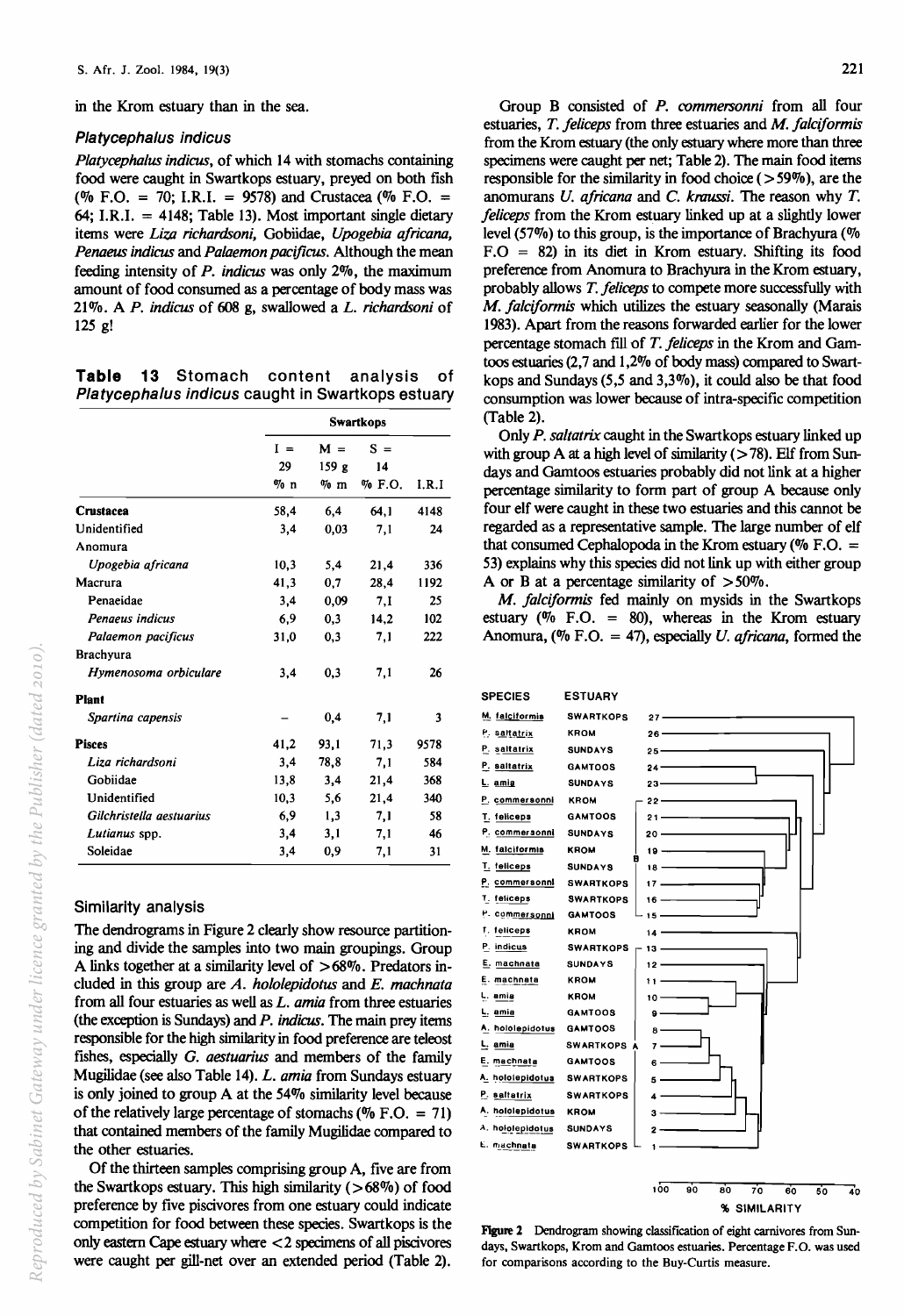

Figure 3 Trophic relationships of carnivores (square blocks) in eastern Cape estuaries.

most important single dietary item. That resulted in Cape moonies from the Krom estuary linking up with group B at a similarity of 68% while in the case of the Swartkops estuary, it was only 41%.

#### Trophic relationships

The importance of detritus at the base of the food web is evident (Figure 3). Day (1951) suggested that detritus plays a dominant role in the bionomics of South African estuaries. This was supported by data obtained from the Mhlanga estuary by Whitfield (1980). Figure 3 also shows the importance of *Upogebia africana,* which forms the dominant food item (from I.R.I. values) in the diet of *Taehysurus feliceps, Pomadasys eommersonni* and *Monodaety/us fa/ei/ormis* and is readily taken by *Argyrosomus hololepidotus, Elops machnata* and *Platycephalus indicus,* in the estuarine food web. Interspecific competition could be expected with so many predators concentrating on a single food item. Johnson (1977) expressed the view that competition was likely where % F.O. exceeded 25 in the two or more predators. This was found for *U. africana,*  taken in large numbers by *T. fe/ieeps* and *P. eommersonni*  in the Swartkops, Sundays and Gamtoos estuaries. *Reproduced by Sabinet Gateway under licence granted by the Publisher (dated 2010).*

Competition is determined by a number of factors and the % F.O. of 25 was taken arbitrarily. Recruitment of predator and prey are probably important determining factors, as is the space available for colonization in the case of *U. afrieana.*  Competition for an available resource (in this case *U. africana)*  could be less in an estuary like the Swartkops with extended mud-flats and sandbanks compared to the Sundays and Gamtoos estuaries which are channel-like. The Krom has its upper reaches between mountains and shalestone on the northern banks of the estuary (Figure 2; Marais 1983a). It was pointed out earlier that *T. fe/ieeps* consumed proportionally more Brachyura than Anomura, normally preferred by sea-catfish, in the Krom estuary.

Johnson (1977) found that the productivity released by removing one species from a lake ecosystem might be assimilated by other species that feed at the same tropic level. Differential effects of angling (87% of fish caught in Swartkops estuary are *P. eommersonni;* Marais & Baird 1980) bird or aonyx (often observed in Sundays) predation, may be beneficial to one or more species when an overlap of food preference occurs. A species such as *P. commersonni* might have benefited by the drastic reduction in *Pomatomus sa/tatrix* numbers in Swartkops estuary (because of angling pressure?) from early this century to the present day (Marais & Baird 1980).

Key species in the food chain of group A samples (Figures 2 & 3), were members of the family Mugilidae and the estuarine